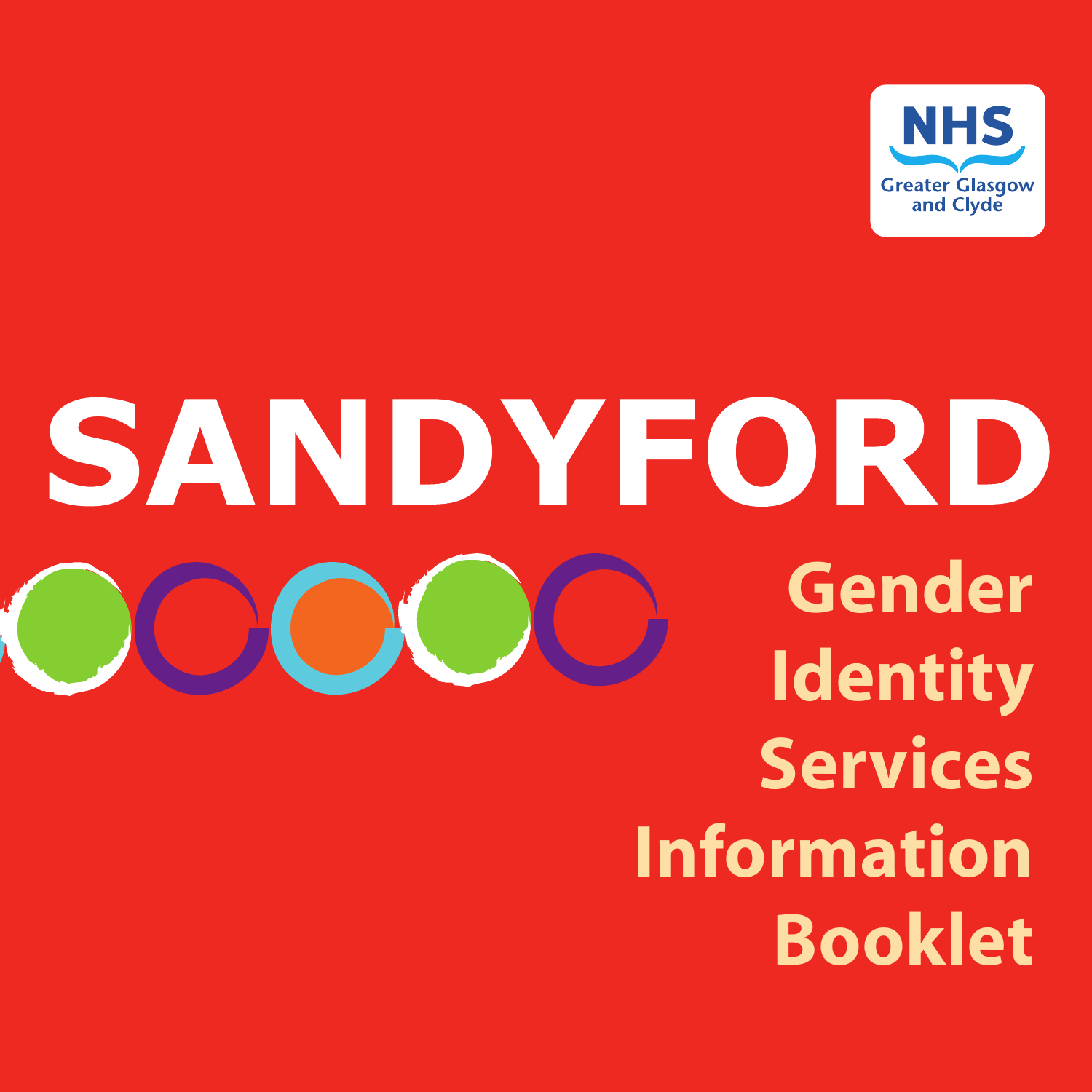Hello, I'm Brenda, facilitator of the Trans Women's Support Group here at Sandyford.

Let me say a wee bit about the place before you read about the gender identity services on offer.

Within Sandyford you will find a wide range of health services including advice, information, referrals and support for women, men and young people on all aspects of emotional, sexual and reproductive health – at all stages of your life.

#### **The range of services includes:**

- **•** Sexual and Reproductive Health
- **•** Sandyford Counselling and Support Services
- **•** The Place, a service for young people
- **•** The Steve Retson Project for gay and bisexual men
- **•** The Archway a rape and sexual assault referral centre
- **•** Library and Information Services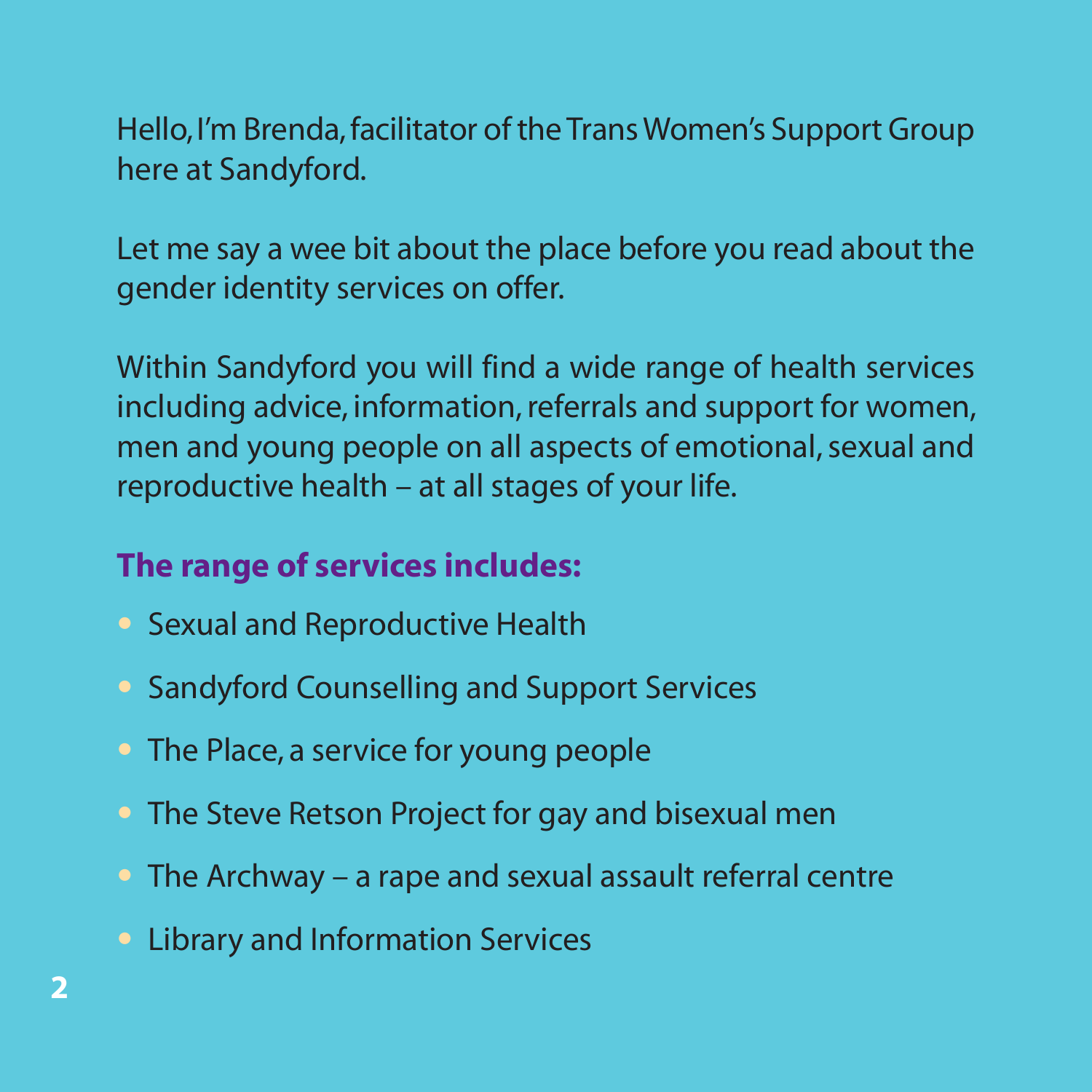You can expect a friendly, welcoming and relaxing atmosphere. We know that talking about your feelings and about sexual and emotional health issues might seem embarrassing and sensitive. It is Sandyford's aim to put you in control as much as possible, taking things at your speed, responding to your issues, and supporting you in discussing the things that are important to you.

If requested, Sandyford can arrange to have the services of Minority and British Sign Language (BSL) interpreters.Sandyford is accessible for people who have a disability.

All services are completely free and confidential.

I trust this little booklet will be of some benefit to you.

Boenda Colum

**Brenda Colvin Trans Women's Support Group**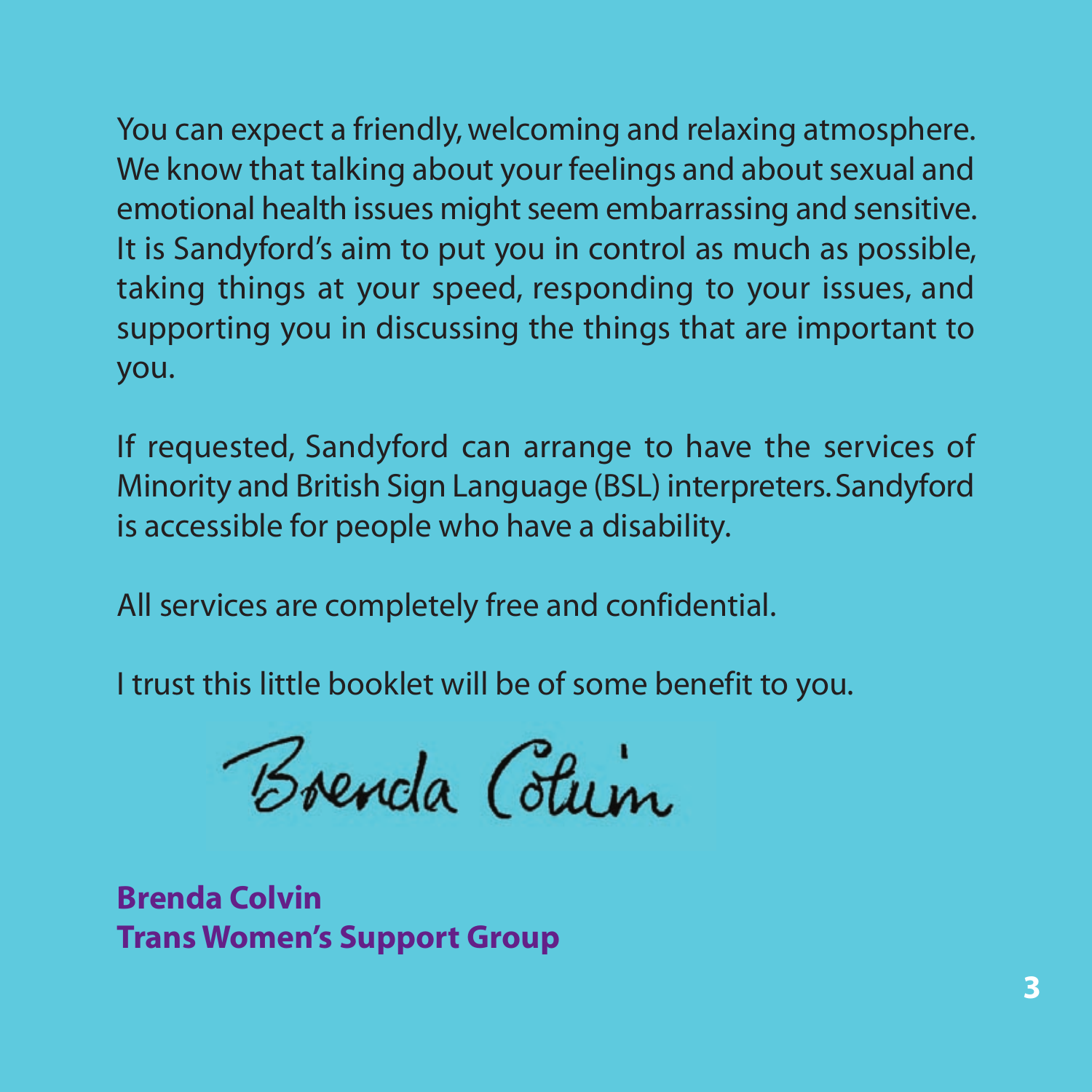|  | Content |  |
|--|---------|--|
|  |         |  |

| <b>Sandyford Library and Information Services</b>                             | 5  |
|-------------------------------------------------------------------------------|----|
| <b>The Gender Clinic</b>                                                      | 6  |
| <b>Treatment Options for Transsexual Women</b><br><b>Male to Female (MTF)</b> | 10 |
| <b>Sandyford Trans Women's Support Group</b>                                  | 13 |
| <b>Treatment Options for Transsexual Men</b><br><b>Female to Male (FTM)</b>   | 14 |
| <b>Changing Documents</b>                                                     | 18 |
| <b>Other Relevant Support Groups/Organisations</b><br><b>Within Scotland</b>  | 20 |
| <b>Glossary of Terms</b>                                                      | 23 |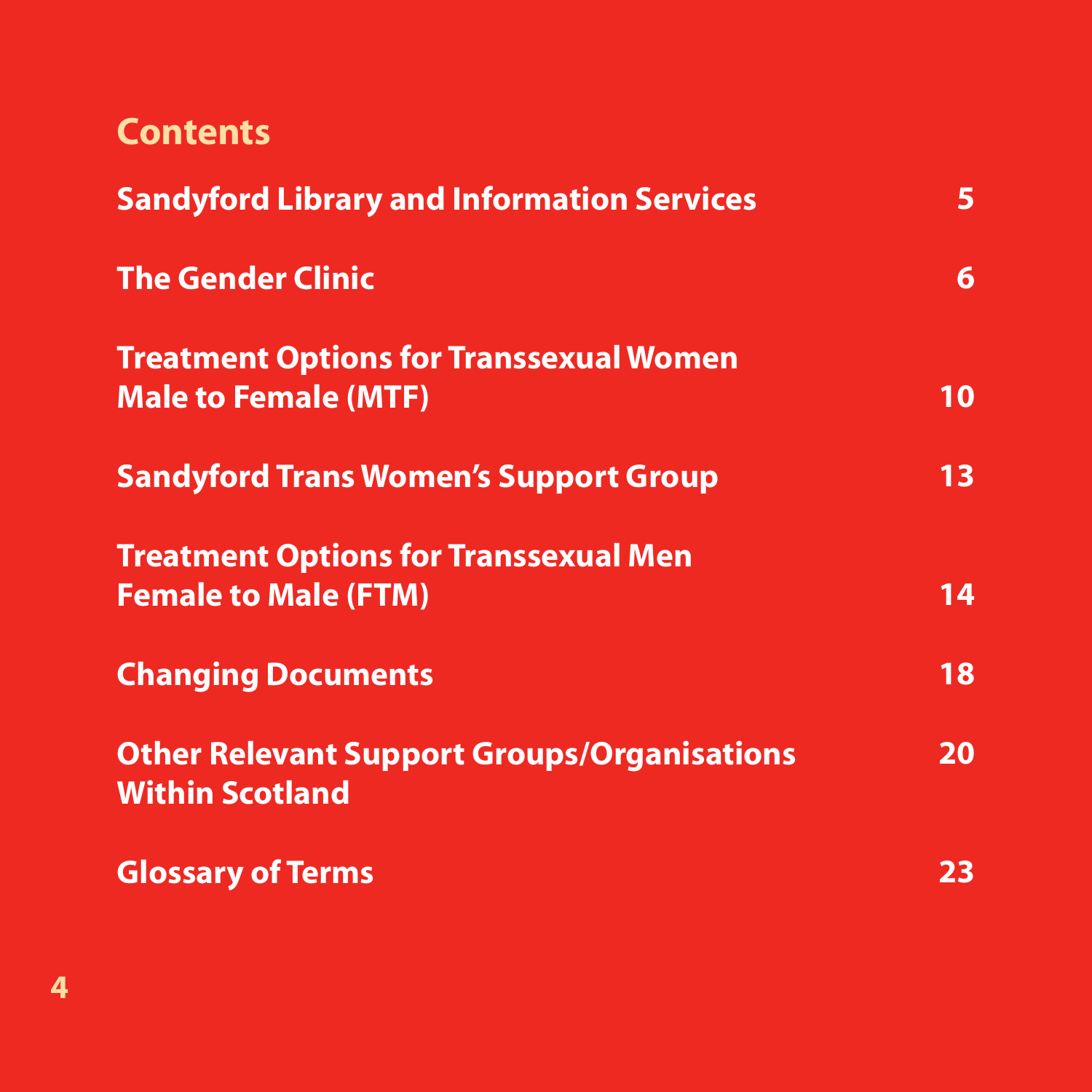#### **Sandyford Library and Information Services e. sandyfordlib@gcc.scot.nhs.uk phone 0141 221 6717**

In the newly refurbished and extended health and information library, situated on the ground floor, you will find an exciting range of information and resources, including books, leaflets, reports, magazines and newsletters, some of which are relevant to gender identity. Library staff are on hand to help you find the information you need.

If you have a membership card from your local library in Glasgow, you can use it here to borrow up to six books for four weeks and you can return them to your nearest library, if that is easier for you. If you don't have a membership card already, that's OK! You can join here, even if you live outside Glasgow – all you need is some form of address ID.

#### **Internet access**

With PCs situated across from the library, you will be able to gain FREE Internet access, where you can explore some of the websites listed in this booklet.The library staff are happy to help you get started. **5**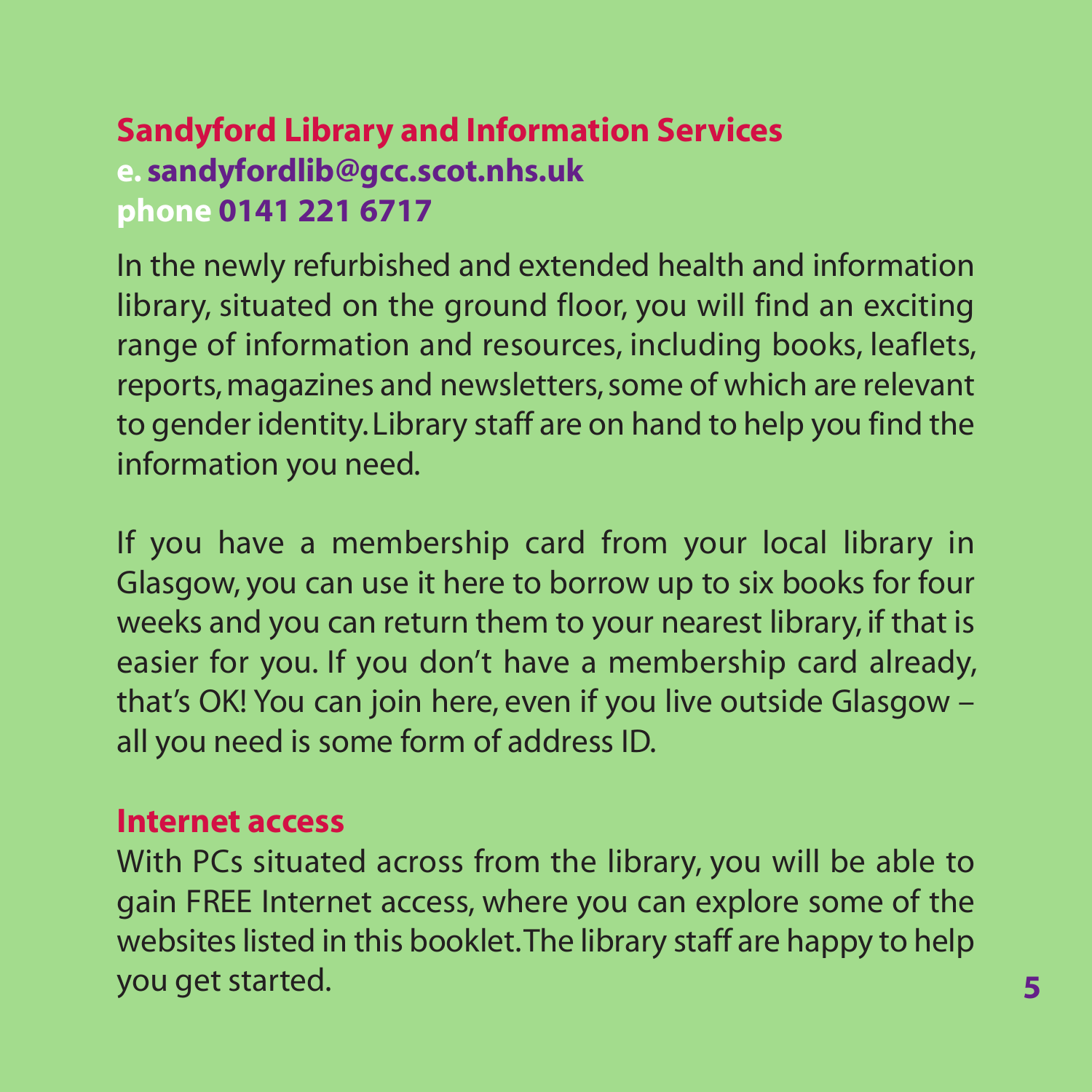#### **The Gender Clinic**

The clinic team of experienced professionals offers a resourceful multi-disciplinary, service-user approach to care.

The team includes two consultant psychiatrists, an associate specialist, and a staff grade doctor. It also includes a dedicated counsellor for transgender people, and an administrator.

#### **Counselling**

This service is provided by a dedicated counsellor for transgender people. **Please note** this service is also available without an initial consultation with any of the doctors. For an appointment phone **0141 211 8137**.

#### **How to access the service**

It is not necessary to have a GP's (doctor's) referral. Prospective service users can telephone for an initial appointment by phoning our administrator on **0141 211 8137** and asking for a first appointment. One of the team will see you.This service will see anyone who lives in Scotland. You do not need to live in Glasgow and Clyde to access the service.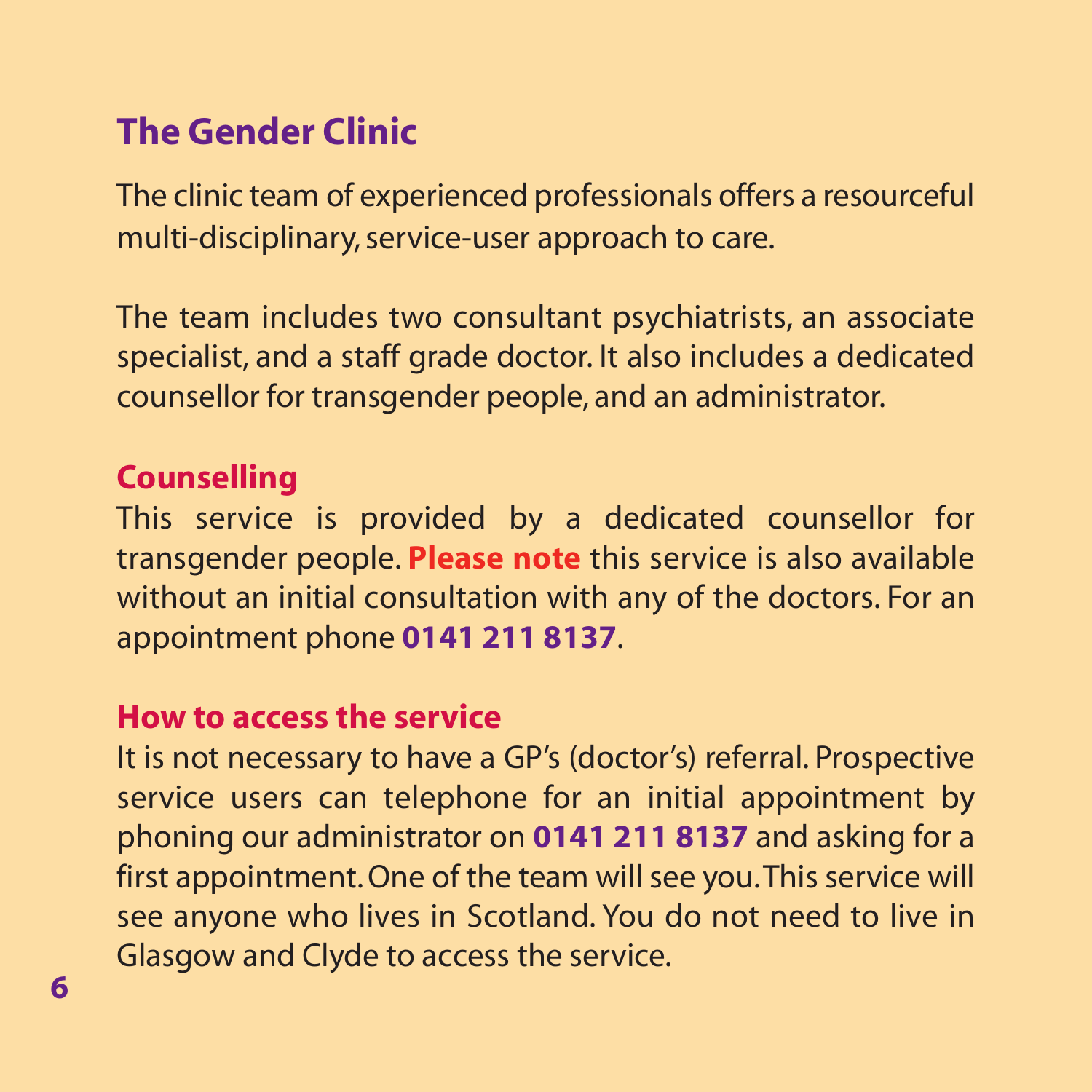#### **Transitioning**

Your treatment will be monitored and run in accordance with the guidelines set out in the 'Standards of Care' as laid down by the World Professional Association for Transgender Health (WPATH), **www.wpath.org** – formerly known as the Harry Benjamin International Gender Dysphoria Association (HBIGDA).Therefore,you will have consultations with the gender clinic psychiatrist. **This is mandatory**.

#### **Who can use this service?**

We would encourage anyone who is confused about their gender identity or expression of their gender to contact the clinic for an open and confidential discussion.The clinic primarily assists people who are transsexual to progress through the steps of transitioning in order to alter their given gender.However, the service is available to any person who feels uncomfortable about their gender identity whether they wish to change their gender or not.

#### **What can you expect?**

You will have the opportunity to explore your feelings and describe your problem with one of the doctors in a relaxed, **<sup>7</sup>**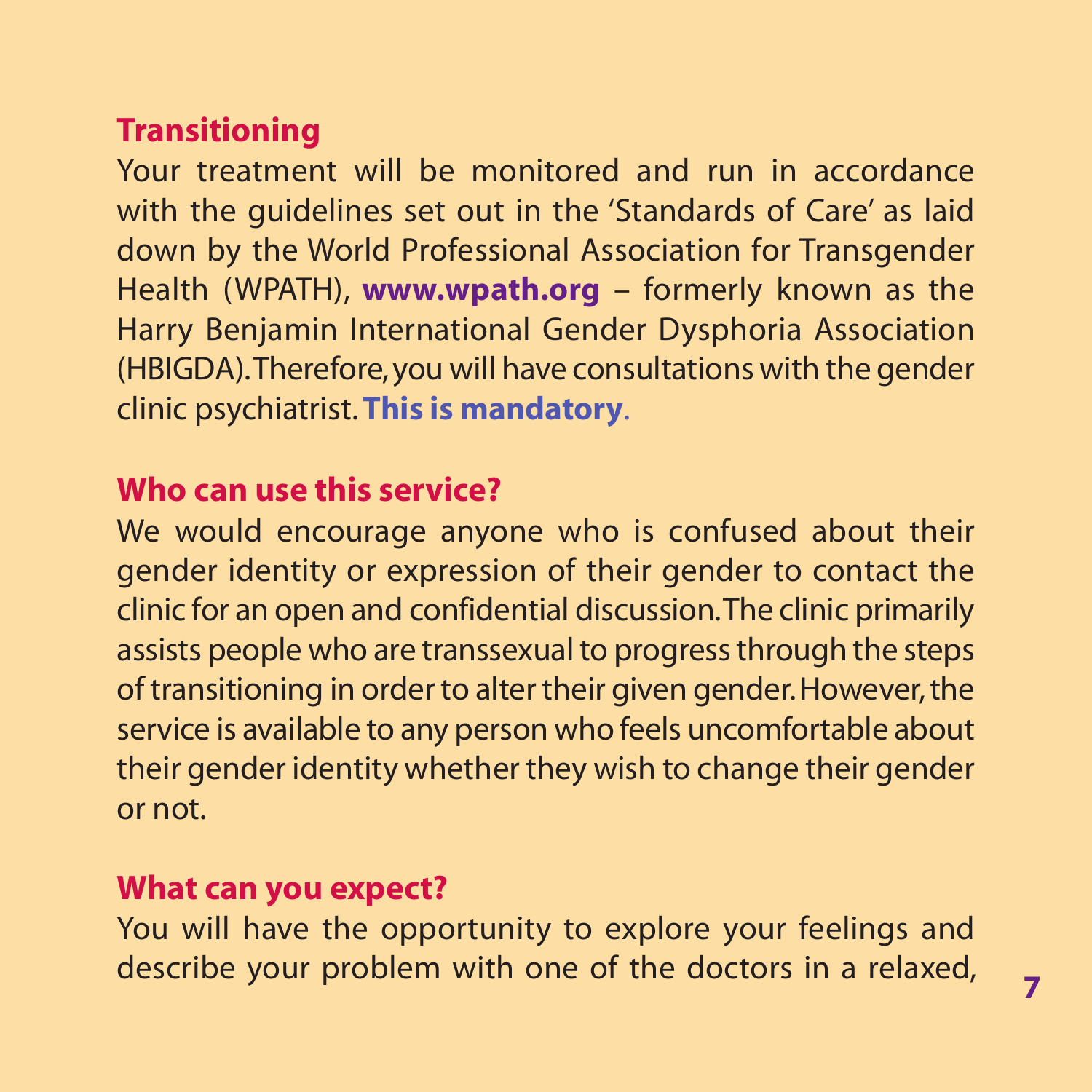supportive and non-judgemental environment. Following this, the doctor may arrange to see you again, refer you to the counsellor, or ask one of the other clinic doctors to see you. If this service does not meet your needs, we will attempt to identify one that does and refer you on.

#### **What happens next?**

After your initial visit, you will have your second appointment with another member of the team. Thereafter, you will be invited to attend the once monthly drop-in clinic. In addition, you may have further scheduled appointments.The clinic adopts a team approach and you can expect to be seen by all of the team members at some point.

#### **Children and adolescents**

There is a specific service for young people under the age of 19 years. This service is provided by a consultant child and adolescent psychiatrist.A full assessment will be carried out and the patient's family will be invited to participate in discussions, if the young person gives consent. Young people will also have the opportunity to discuss issues on an individual basis.In some circumstances, young people may be referred for a paediatric **<sup>8</sup>**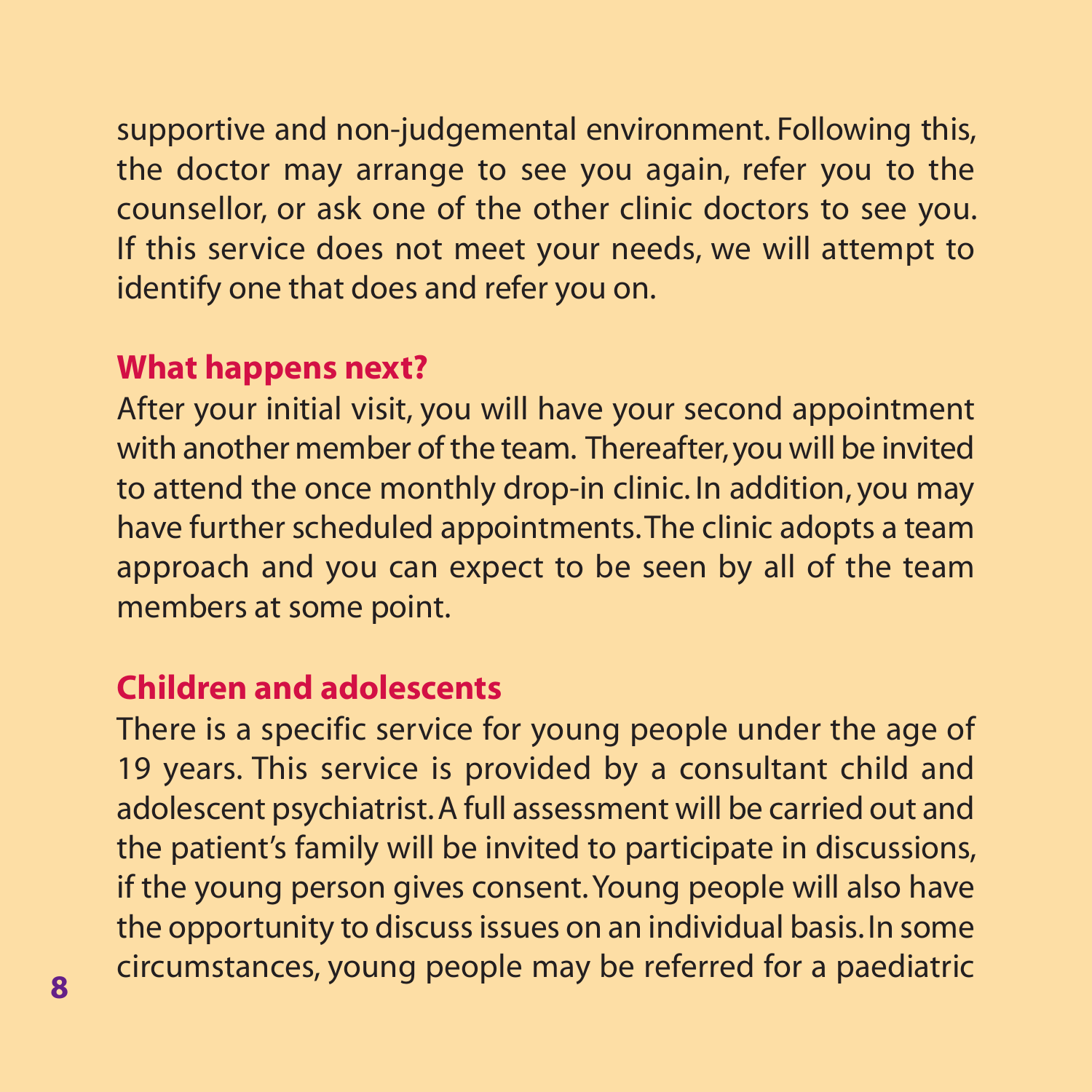endocrinological opinion (if under 13 years).Occasionally,young people may be referred to their local child and adolescent mental health team for further assessment/interventions.

#### **The "real life" experience**

During this period, you need to live continuously in your preferred gender in the whole of your day-to-day life for at least a year before you can get surgery. It is important to experience the realities and challenges of interacting in your preferred gender in your local community through all situations such as employment, voluntary work, educational study, with relatives and social/leisure activities.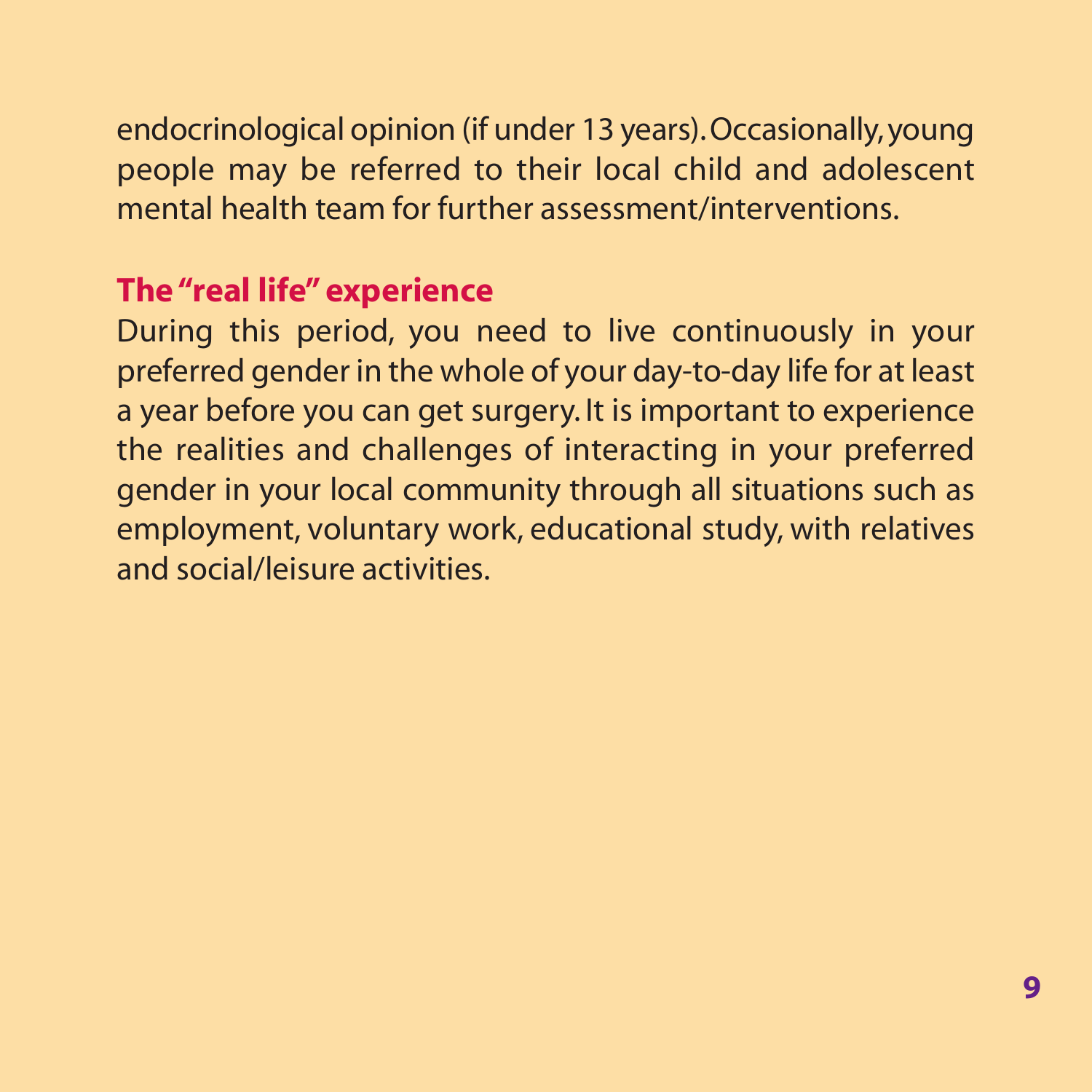#### **Treatment Options for Transsexual Women Male to Female (MTF)**

#### **Hormones**

Following a period of assessment (which normally takes place around three months into the "real life" experience) blood tests will be taken – with your consent – to determine your health and suitability to begin hormone therapy. Depending on these results, hormones will be prescribed. In exceptional circumstances they are prescribed prior to transition, with agreement of the gender team. Hormone treatment may be offered in the form of the female hormones, oestrogen and progesterone.

This treatment may result in breast development and some re-distribution of body fat into a more female shape, most noticeably the face and hips.The extent of the changes will vary from person to person, but will not have any notable effect on body hair growth, which may require hair removal by a trained technician.

There may be side effects, such as mood swings, tiredness and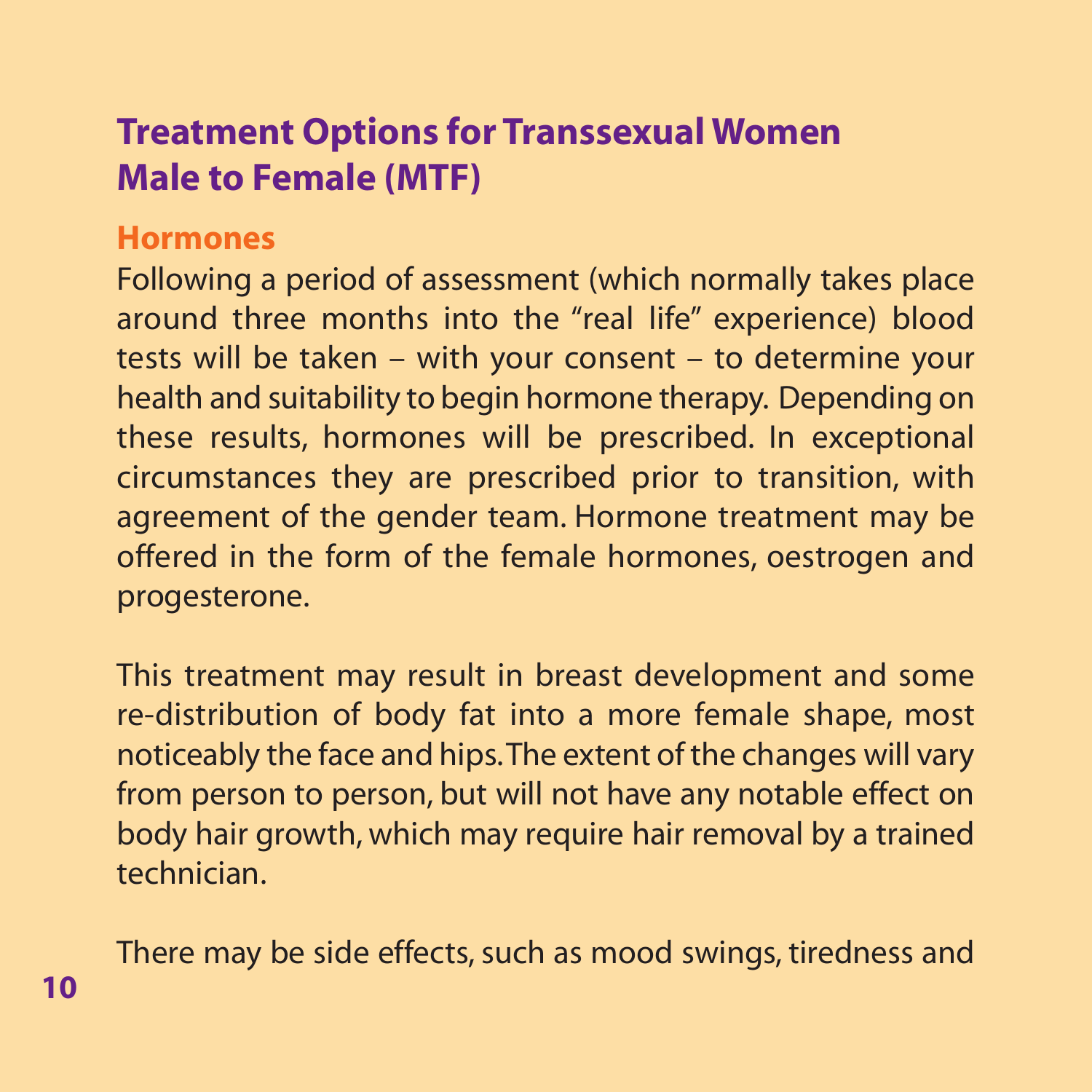breast tenderness,although many clients report feelings of calm and wellbeing after starting on hormone treatment. Hormones can also increase the risk of breast cancer and high blood pressure, so it is important to have regular medical check-ups.

It is advisable to reduce or stop smoking before commencing hormone treatment. Smoking while taking hormones greatly increases the risk of deep vein thrombosis (DVT).

Anti-androgens may also be recommended to counter the masculinising effects of male hormones.The taking of hormones will be for the duration of one's life. **Please note** hormones should **never** be taken without your doctor's involvement.

#### **Surgery**

After successfully living as a woman during your "real life" experience for at least one year, surgery may be recommended following a careful assessment by the clinic team. A second opinion from a mental health professional is also required prior to referral. Funding will have to be sought from you local health authority prior to referral for surgery.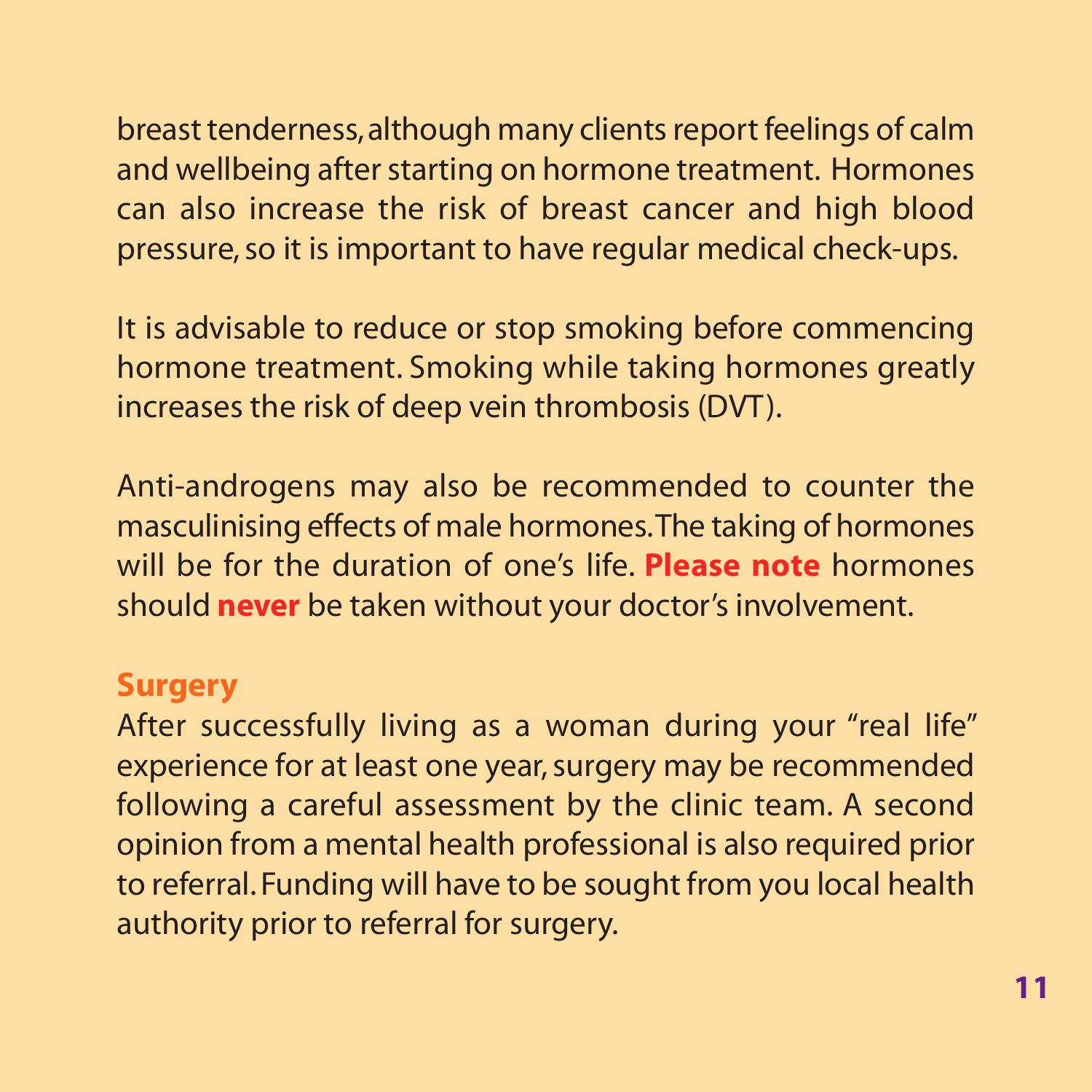#### **Gender confirmation surgery**

Construction of female type genitalia (vaginoplasty/ clitoroplasty). The prostate gland remains in-situ.

All gender confirmation surgery is performed in England by a surgeon who holds outpatient clinics at Sandyford 3–4 monthly.

#### **Other treatments**

- **•** Referral to an endocrinologist for monitoring of hormone treatment and specialist advice on hormones.
- **•** Referral for facial feminisation and tracheal shave.
- **•** Referral for breast augmentation.
- **•** Referral to a speech therapist usually offered to help project a more female sounding voice.
- **•** Referral to a dermatologist for tattoo removal and possibly hair removal by laser or electrolysis to help with body hair/beard.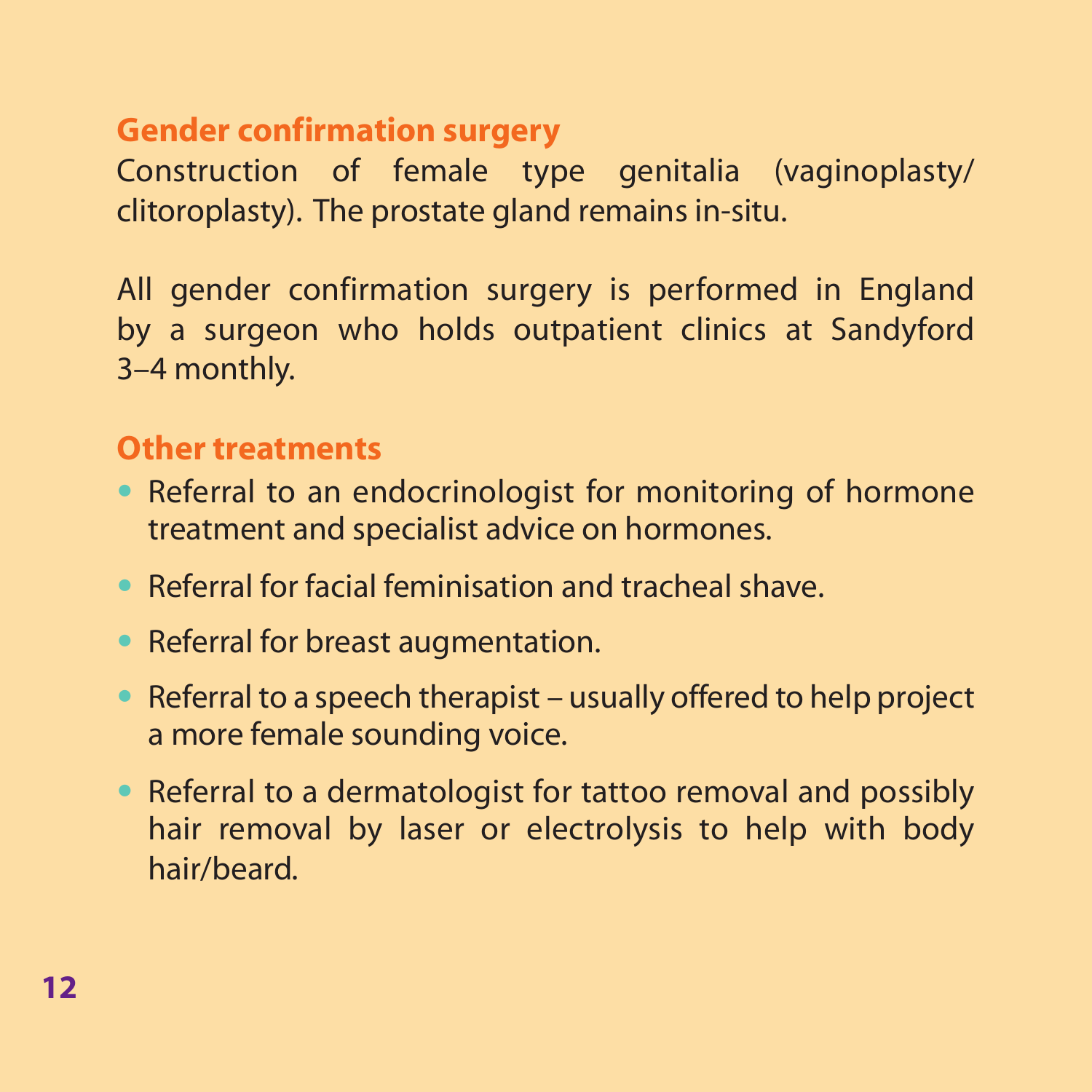#### **Sandyford Trans Women's Support Group**

**http://sandyfordtranswomen.tripod.com** It is open to trans women who are current or previous service users of Sandyford Gender Identity Clinic, those who feel they may wish to use the clinic at some stage in the future, or indeed any male to female (MTF) people with gender identity issues.

Although run under the auspices of Sandyford, the group is independent of the clinic and meets twice a month, in a nonclinical setting. You will be made very welcome and have the chance to meet other people who may have had similar experiences to you, where you can share information and support.

The Trans Women's Support Group meets twice a month. For further details including dates, times and venues, or for support outwith these dates please contact a group member on **07758 462 988**, or contact the Sandyford community access co-ordinator on **0141 232 8416** email colinmackillop@nhs.net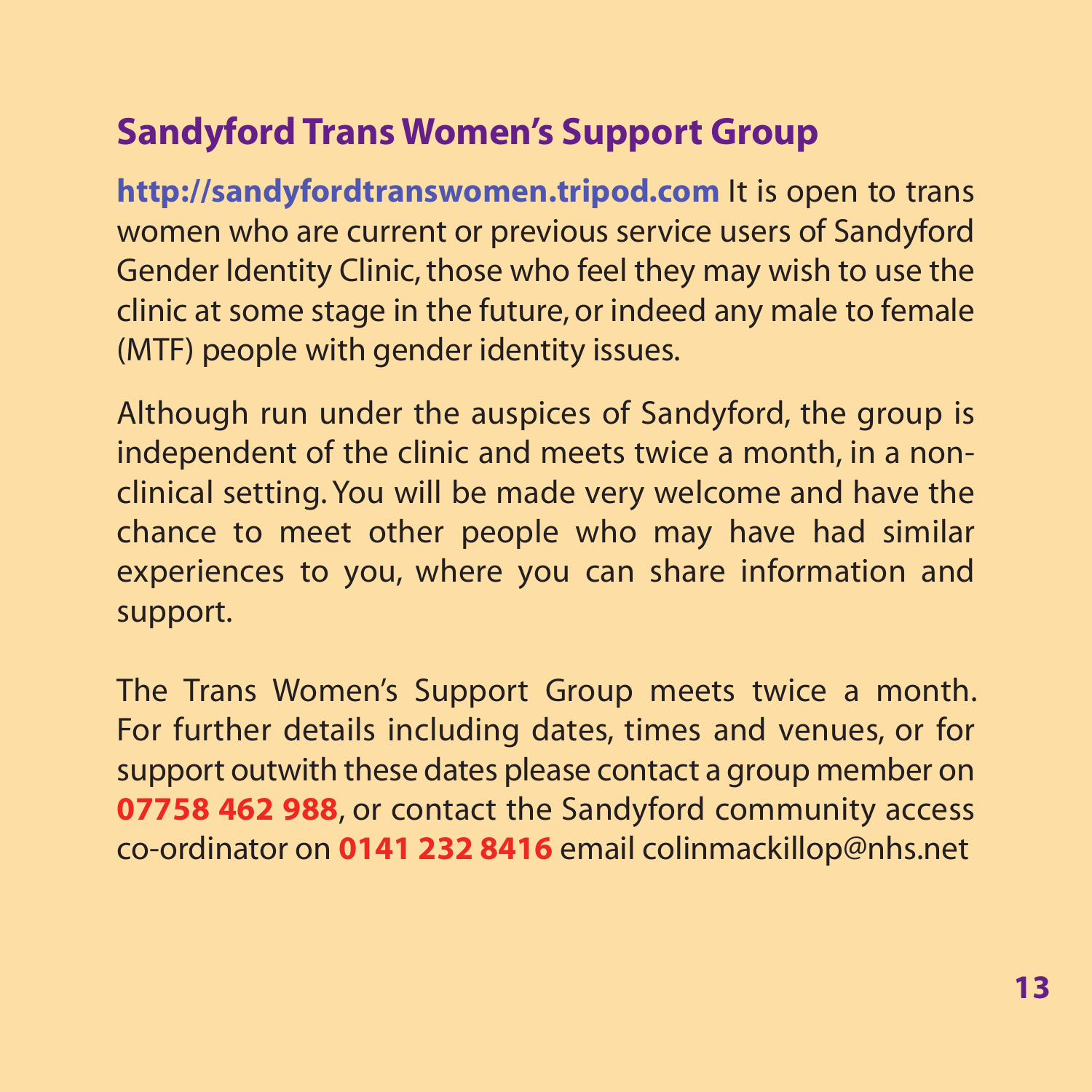#### **Treatment Options for Transsexual Men Female to Male (FTM)**

#### **Hormones**

After a period of assessment, and by mutual agreement, some routine blood tests will be done to determine health and suitability. Hormone treatment may be offered in the form of the male hormone testosterone. This is usually administered by intra-muscular injections once every two or three weeks, for the whole of your life.

The effects you can expect from taking testosterone include deepening of the voice, increased sex drive, cessation of menstruation, re-distribution of body fat to a more male pattern, increased muscle tone, and male pattern body hair and facial hair growth.The possible side effects of taking testosterone can be a slightly increased risk of liver complications, acne and male pattern baldness, depending on your hereditary factors.Regular exercise will increase muscle bulk and give maximum impact to the masculinising effects of testosterone.

The Sandyford Gender Identity Clinic requires you to have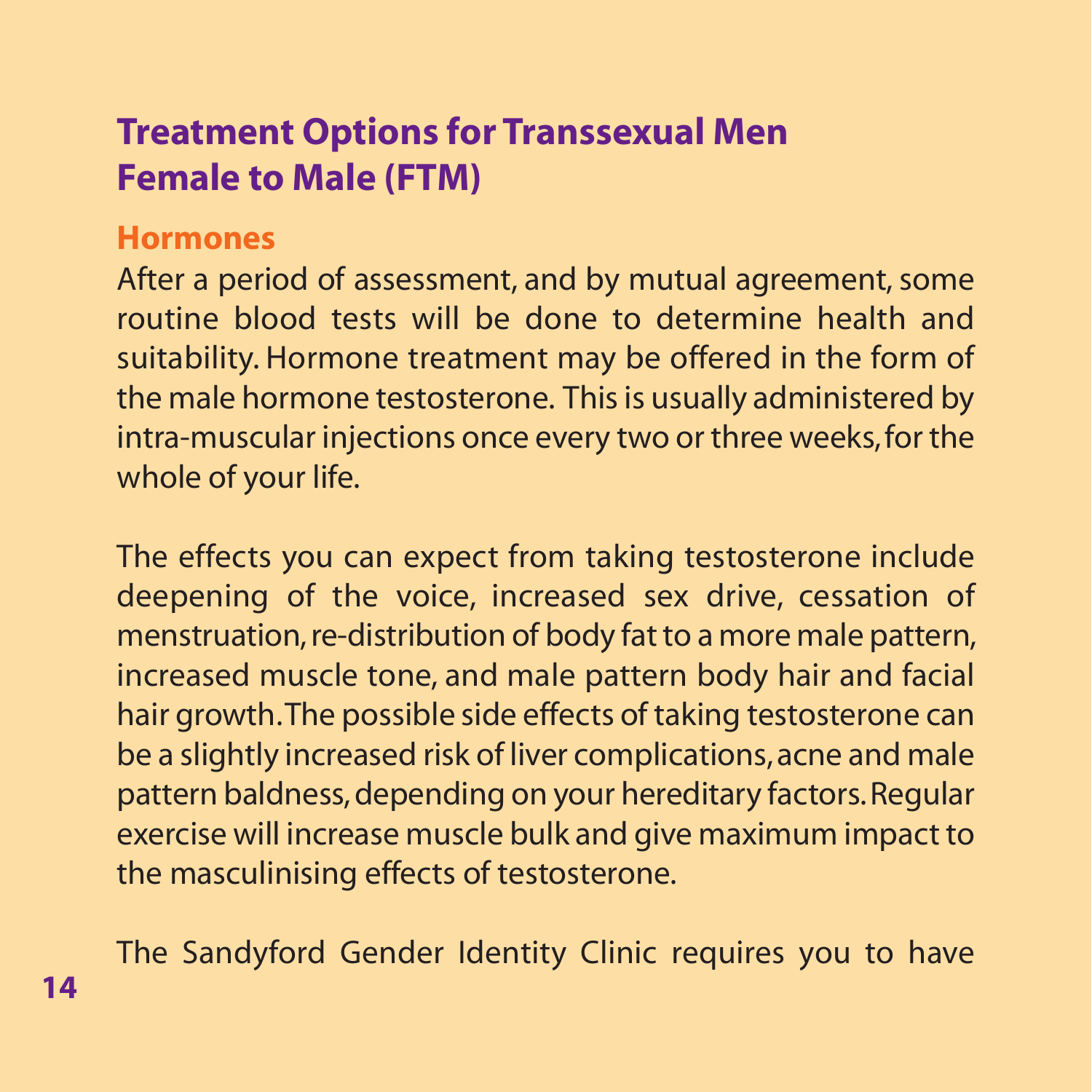changed your name and to be living as a man before starting to take testosterone, because permanent changes such as your voice breaking can occur quickly after starting testosterone. Depending on your genetics, significant masculine body hair and facial hair development may become obvious within the first few months of your hormone treatment, or it may take up to a few years.

The masculinising effects of testosterone are irreversible and hormones have to be taken for the duration of one's life. **Please note** hormones should **never** be taken without your doctor's involvement.

It is advisable to reduce or stop smoking before commencing hormone treatment. Taking testosterone can slightly increase the risk of heart disease. Smoking while taking hormones will greatly increase this risk.

#### **Surgery**

Some transsexual men decide to have surgery. This usually involves bi-lateral mastectomy (removal of the breasts and reduction in the size of the nipples). This can be arranged **<sup>15</sup>**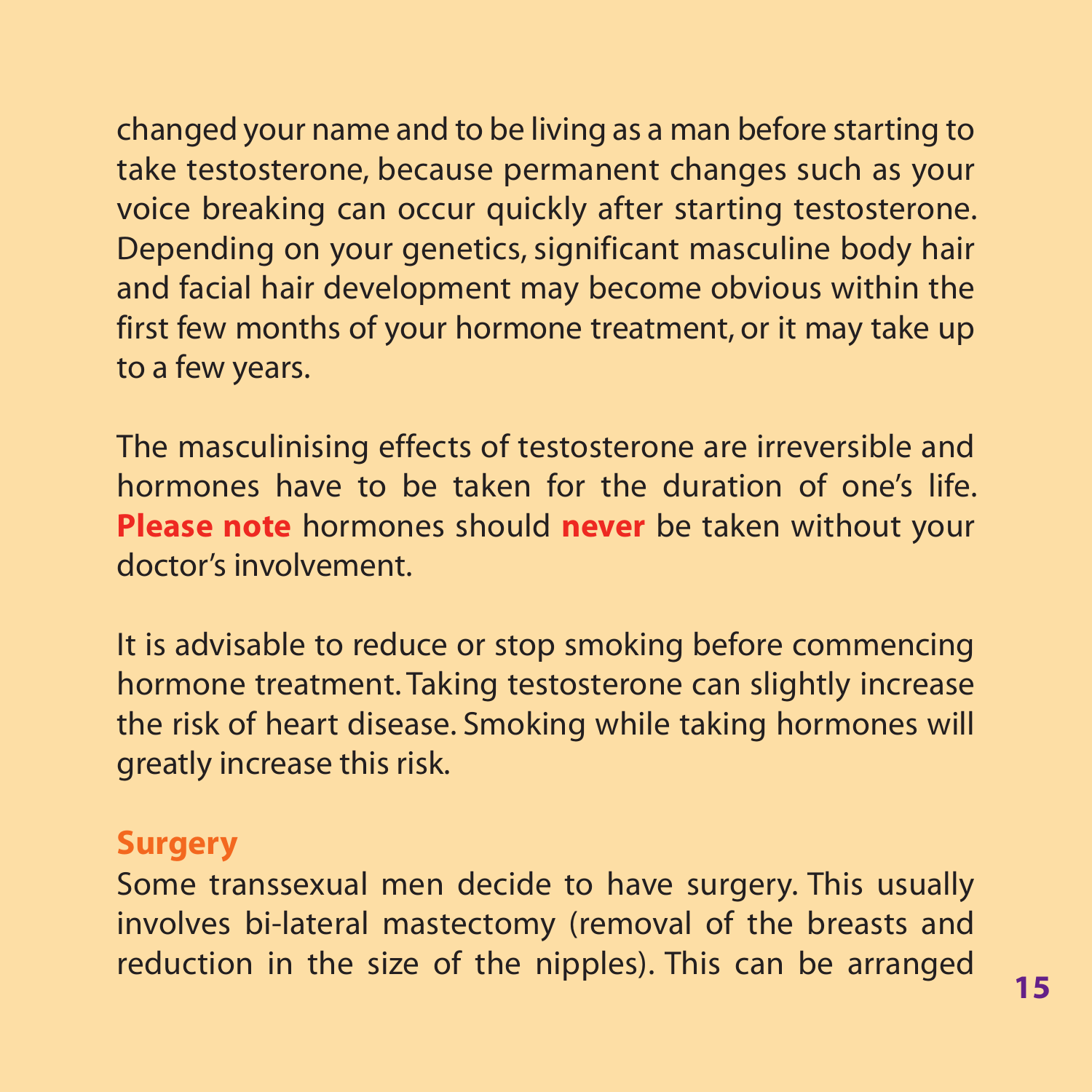depending on funding from your local health authority. Some also decide to have a hysterectomy (removal of the womb,cervix and ovaries).

#### **A smaller number of transsexual men choose to have surgery to change the appearance of their genitals:**

- **•** Phalloplasty is a technique that involves creating a penis using skin from the forearm or abdomen. This surgery can also involve the extension of the urethra, giving the ability to stand up and urinate.The penis can also be inserted with an erectile implant. Problems with urinating and loss of sensation are risks of surgery. Some transsexual men feel this surgery is necessary for them. However, many decide not to go through this process, as techniques are still being developed and it can involve several operations, long stays in hospital, extensive scarring and, in some cases, unsatisfactory results.
- **•** Metoidoplasty is a technique which involves releasing the clitoral hood and extending the urethra.
- **•** Testosterone causes the clitoris to grow slightly, and this with surgery can make it look like a very small penis, while still retaining its sensitivity. Problems with urinating can be a risk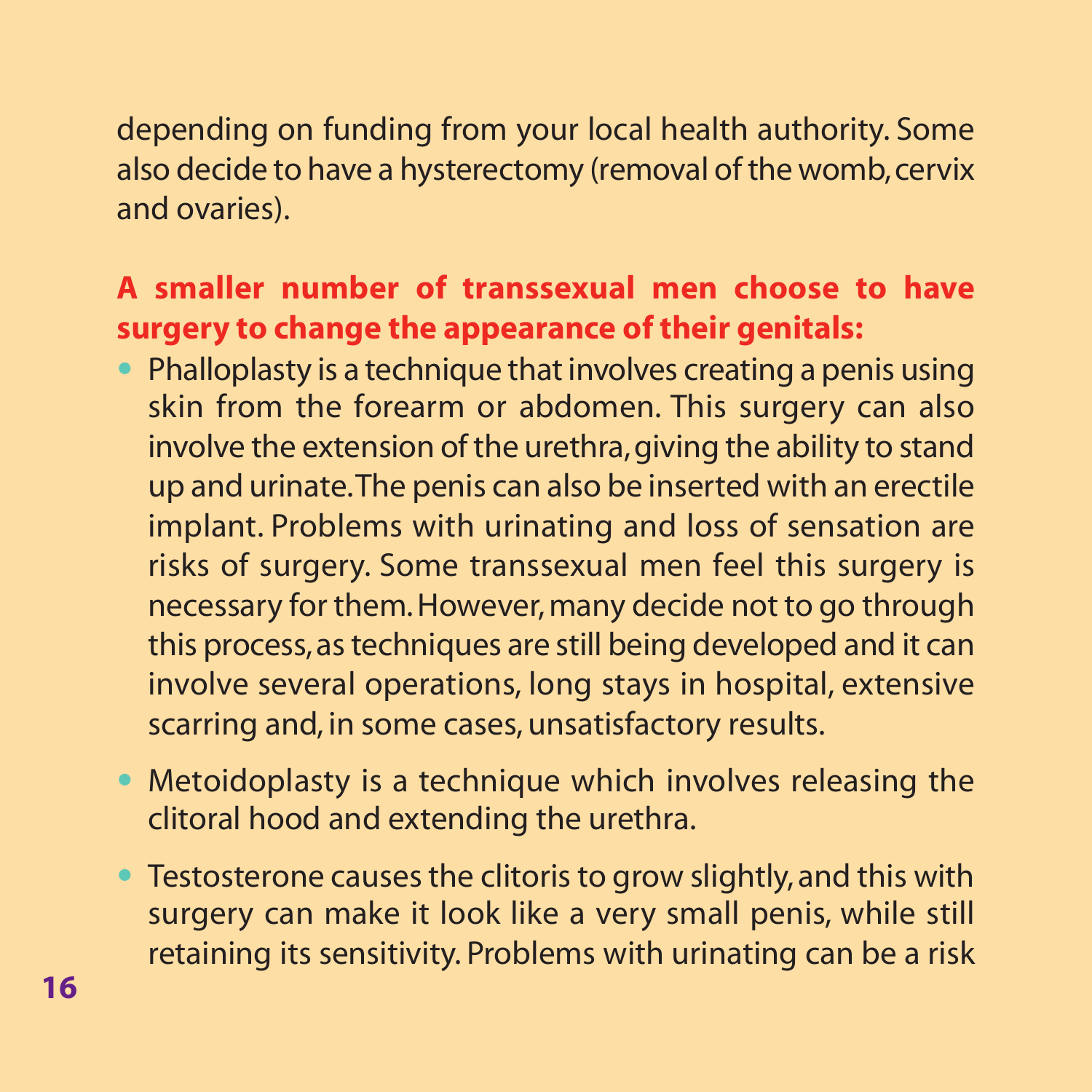of surgery, and the penis is usually too small to use for penetrative sex.

**•** Scrotoplasty involves the creation of a scrotum from the labia by using testicular implants.

Many transsexual men decide not to have any genital surgery at all and some prefer to wear a prosthesis to give the appearance of male genitalia.

At present all gender confirmation surgery is undertaken outwith Scotland. For your convenience surgeons hold outpatient clinics 3–4 monthly at Sandyford.

#### **Trans Men Scotland**

**www.transmenscotland.org.uk** Provides peer support for all female to male trans men, and for anyone labelled female at birth who is exploring their gender identity. Trans Men Scotland has members across Scotland and holds meetings in Glasgow and Edinburgh.

Please contact admin@transmenscotland.org.uk for information regarding meetings. **17**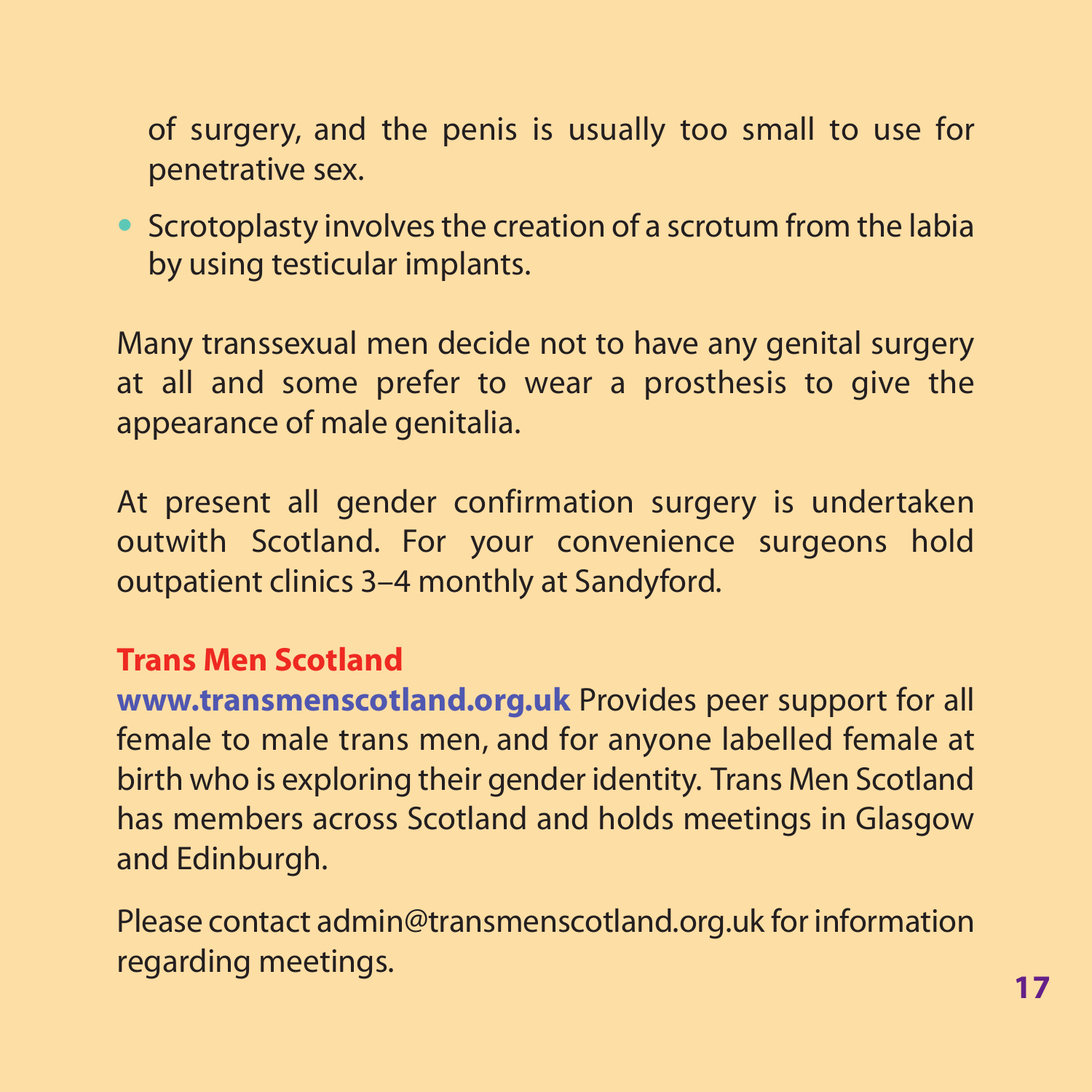### **Changing Documents**

To change your gender on a UK driving licence or passport, it is not necessary to have started hormone treatment or to have had any surgery. All that is needed is your statutory declaration of change of name and a doctor's letter stating either that you are "a female to male transsexual person who is living permanently as a man" or that you are "a male to female transsexual person who is living permanently as a woman". However, changing your gender on your UK driving licence or UK passport does not change your legal gender. Your legal gender is tied to your UK birth certificate.

The Gender Recognition Act 2004 created a process to enable transsexual people to get their UK birth certificates and legal gender changed. To apply for gender recognition, you need to show that you have been diagnosed by a gender identity clinic as having gender dysphoria and that you have been fully living in your acquired gender for at least 2 years. You do not need to have had any surgery.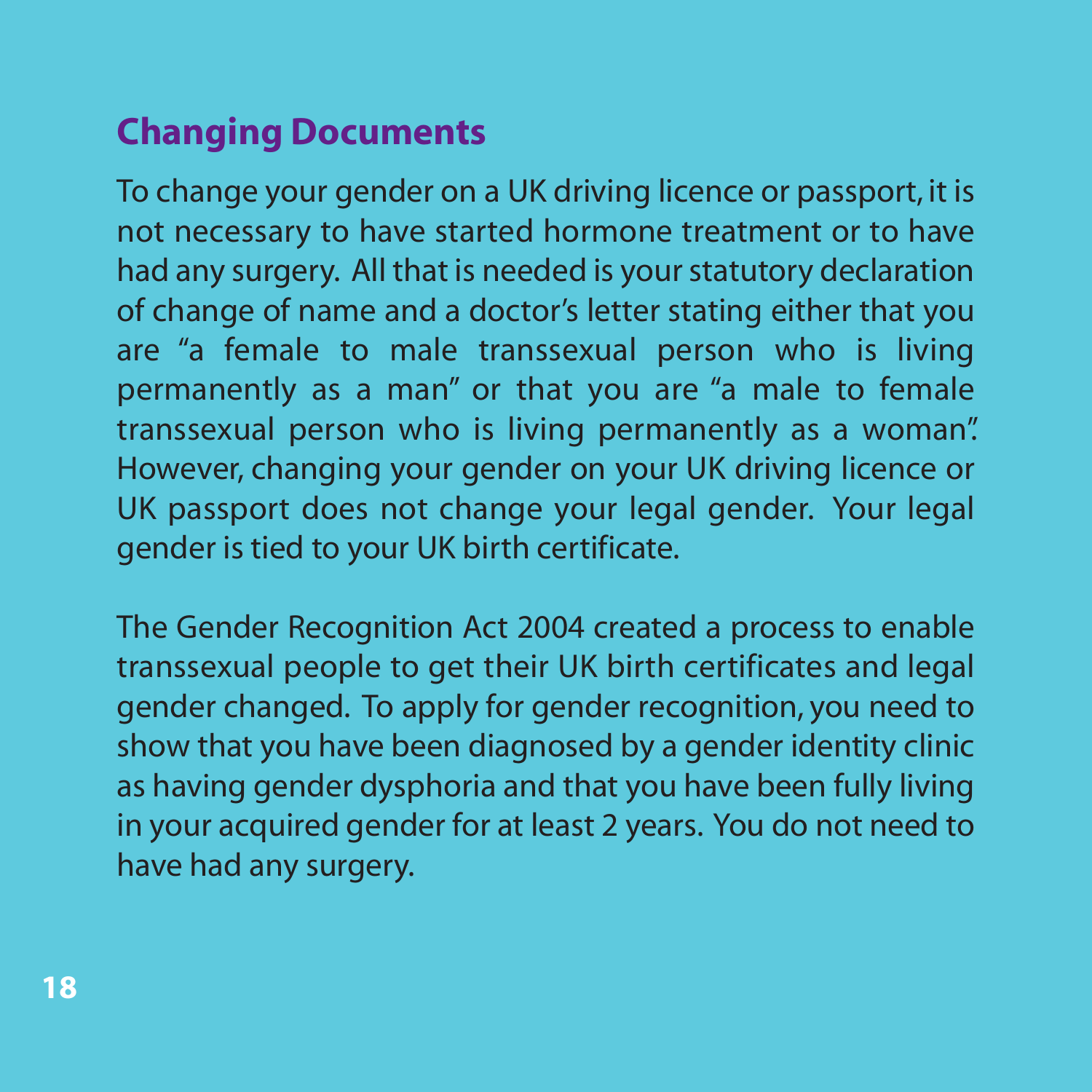#### **You can get information and application forms from the Gender Recognition Panel whose address is:**

**GRP PO Box 6987 Leicester LE1 6ZX UK 0845 355 5155 www.grp.gov.uk**

If you apply for gender recognition while married, or in a civil partnership, then you will only be able to get an interim certificate. The marriage or civil partnership would need to be ended to get a full gender recognition certificate. Then, if you wished, you could get a civil partnership with your partner in place of the original marriage, or a marriage in place of the original civil partnership. The change from marriage to civil partnership, or vice versa, can be organised to take place on the same day.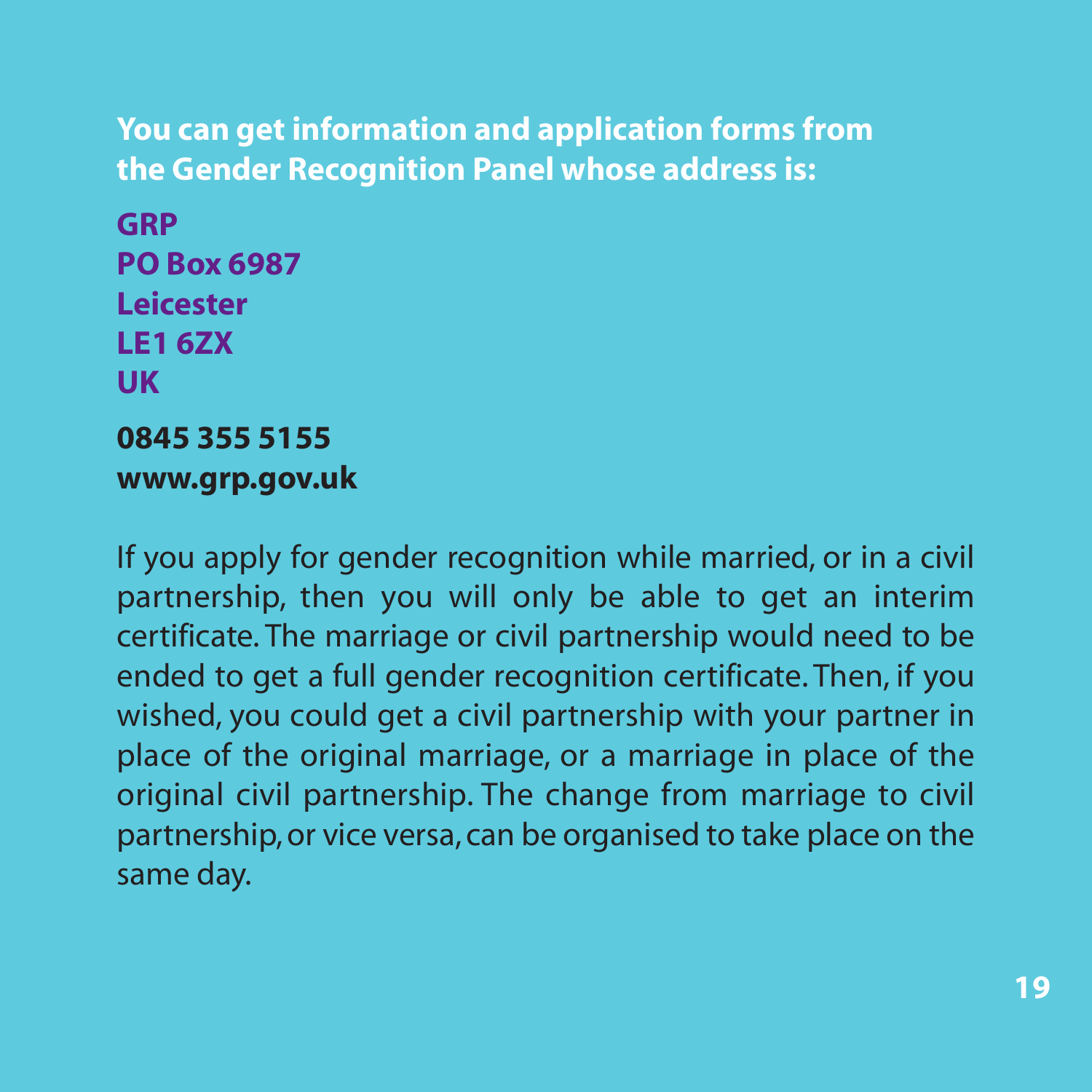#### **Other Relevant Support Groups/Organisations Within Scotland**

#### **Scottish Transgender Alliance c/o Equality Network www.scottishtrans.org t.** 07020 933952 **e.** info@scottishtrans.org 30 Bernard Street Edinburgh EH6 6PR

The Scottish Transgender Alliance is based within the Equality Network. It is funded by the Scottish Government and The Big Lottery Fund. It provides employers and service providers in Scotland with training and good practice guidance on trans equality and human rights. It runs a regular **Scottish Transgender Alliance Forum** to enable trans people to discuss equality and rights issues with public bodies such as the NHS 20 and with the Scottish Government.

It also has a **Transition Support Service** which provides a range of information, creative workshops, befriending and volunteer training to trans people across Scotland.The Equality Network is a Scottish charity working for lesbian, gay, bisexual and transgender equality and rights. **www.equality-network.org www.scottishlgbt.org**

**Stirling Transgender Support Group www.stirlingtggroup.org.uk**

#### **SWANS of Scotland www.spanglefish.com/swans ofscotland**

**e.**swansofscotland@gmail.com **or** mj.long3@btinternet.com Meetings held in Inverness on the last Thursday of each month 7.00pm to 9.30pm.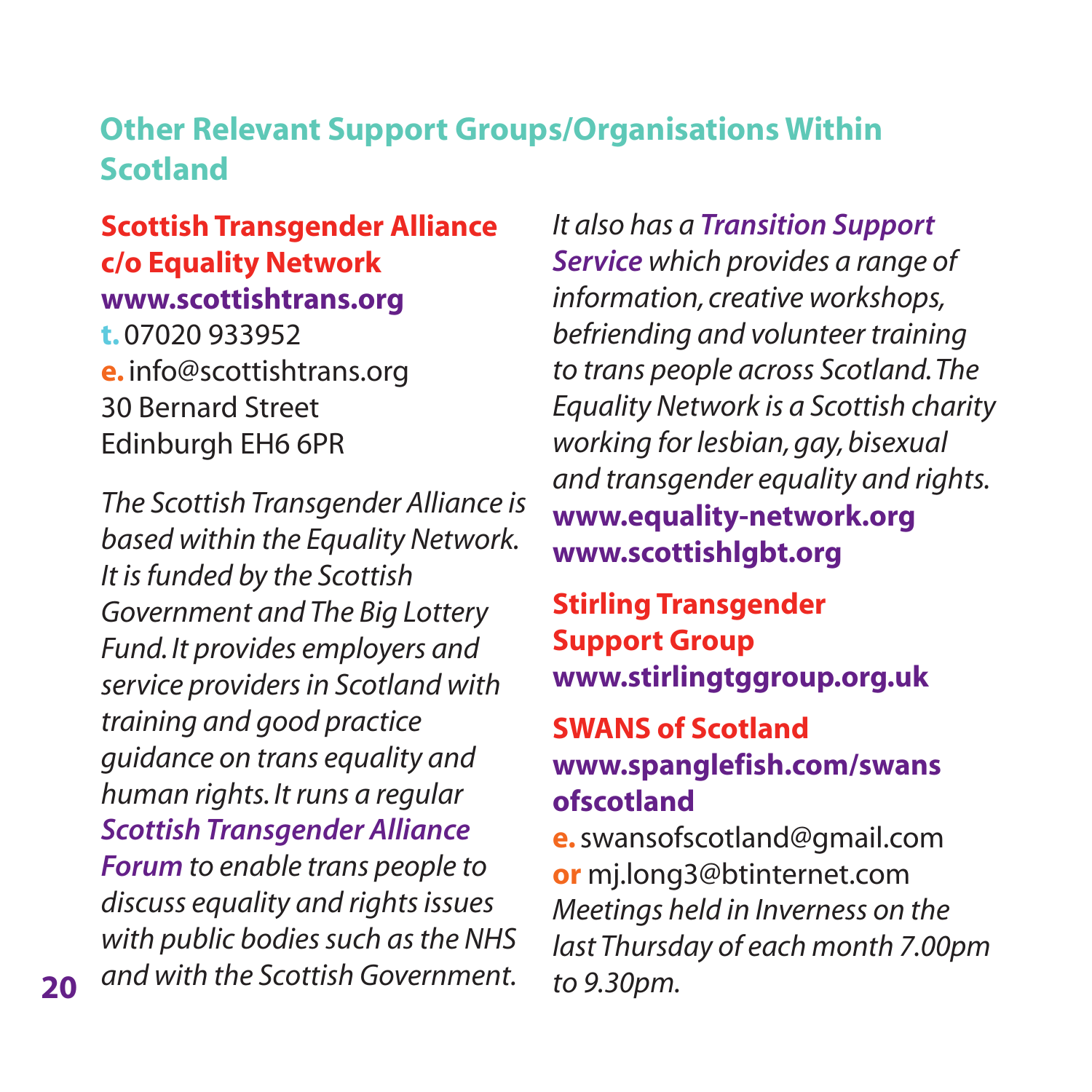#### **Crosslynx**

#### **www.crosslynx.org.uk**

Runs an information line **t.** 0141 847 0787 Mondays 7.30pm to 9.30pm. Meetings in Glasgow on the 2nd Wednesday of each month.

#### **Edinburgh Trans Women www.edinburghtranswomen.org.uk**

**e.** info@edinburghtranswomen.org.uk c/o LGBT Centre for Health and Wellbeing 9 Howe Street Edinburgh EH3 6TE Support group for transsexual women meets 1st Saturday of each month from 7.30pm to 9.00pm.

#### **Polygender Scotland www.androgyny.org.uk**

**e.** committee@androgyny.org.uk LGBT Centre for Health and Wellbeing 9 Howe Street Edinburgh EH3 6TE **21** Scotland.

Support group for all third-gender, genderqueer, androgyne and polygender people.

#### **T- Time www.lgbthealth.org.uk**

**e.** admin@lgbthealth.org.uk An informal social drop-in for all trans people, partners, family and friends with space to change clothing. Held in Edinburgh on the 3rd Saturday of each month from 1.00pm to 5.00pm.

#### **North East Scotland Trans**

#### **www.nestsupport.co.uk**

Aberdeen based support group for trans people.

#### **Equality Network www.equality-network.org**

**e.** en@equality-network.org 30 Bernard Street Edinburgh EH6 6PR Campaigns for LGBT equality in Scotland.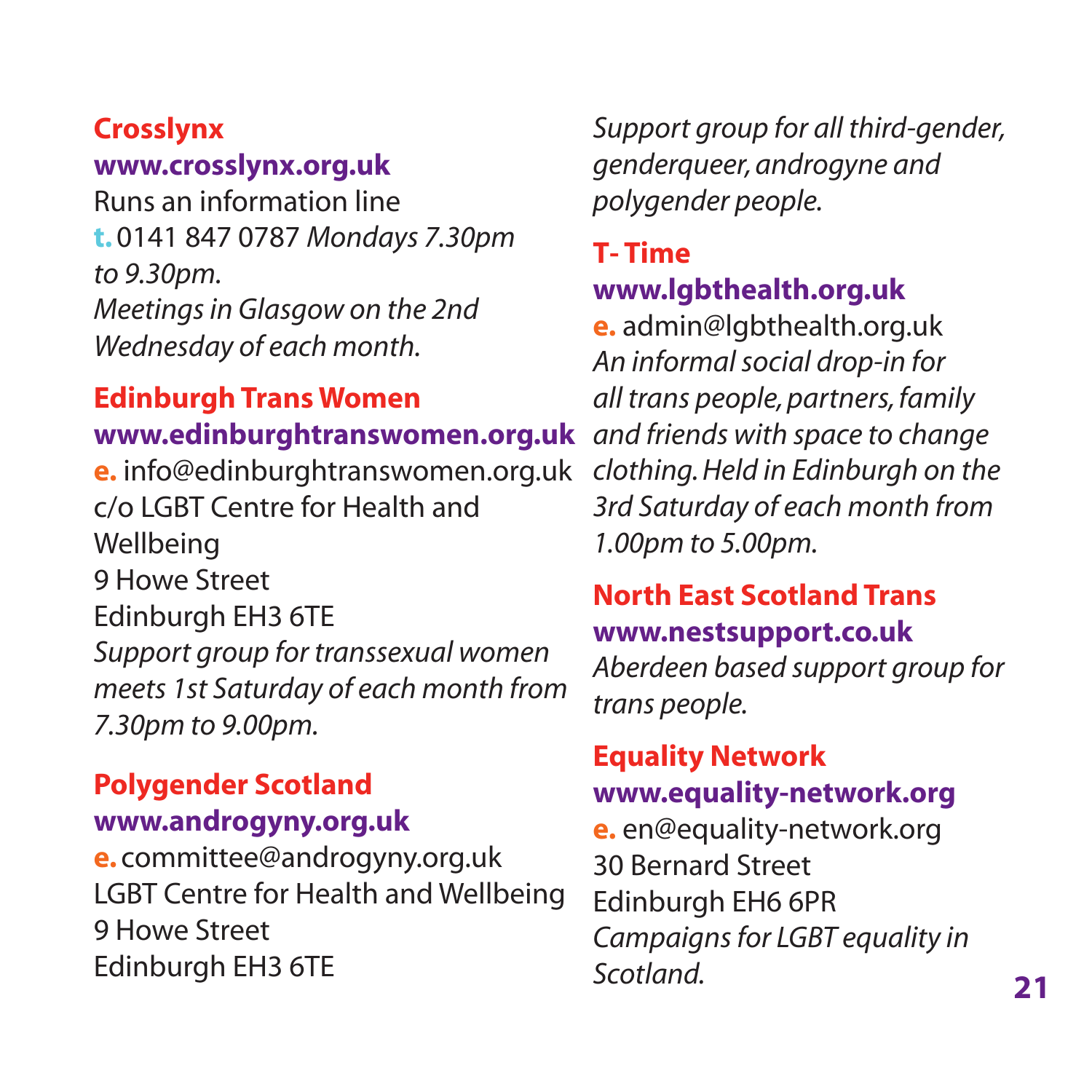#### **Beyond Gender Scotland LGBT Youth Scotland www.lgbtyouth.org.uk**

**e.** info@lgbtyouth.org.uk A group for young trans people aged 13 to 25. LGBT Youth provides a range of services and opportunities for LGBT young people, families and professionals, which aim to increase awareness and confidence, as well as reduce isolation and intolerance.

#### **Parents Enquiry www.parentsenquiryscotland.org**

**e.** parentsenquiry@hotmail.com A group of parents, with LGBT offspring, who provide support and information for anyone who knows, or is related to, a trans person.

#### **Strathclyde L&G Switchboard**

Helpline available daily 7.00pm to 10.00pm 0141 847 0447.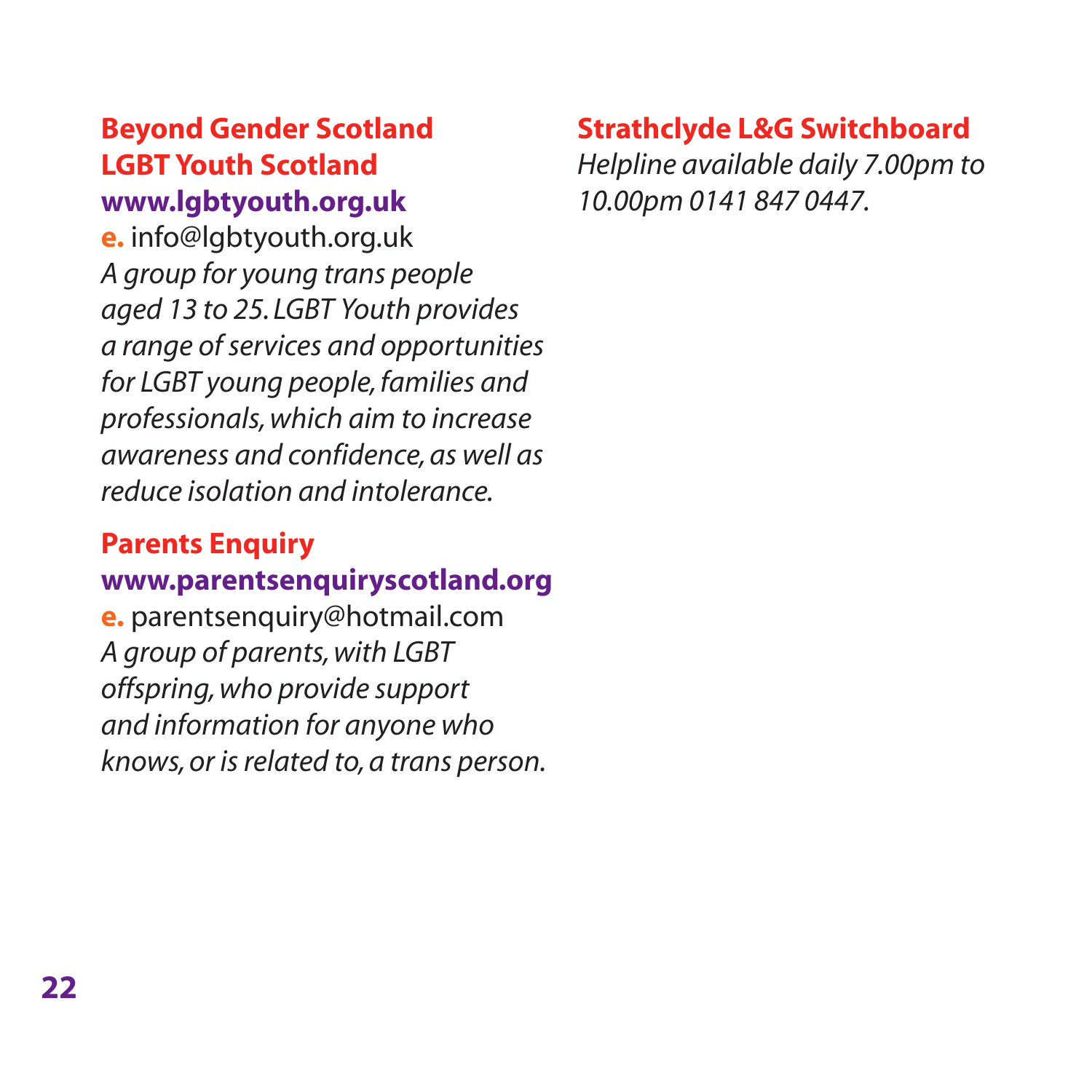#### **Glossary of Terms**

#### **Sex**

It is biological. It is being male or female in the reproductive sense.You are a boy/man or a girl/woman.In fact there are many intermediate forms of sex in nature. Even among humans there is a variety of intermediate forms in terms of anatomy, chromosomes, hormones or developmental problems as part of natural variation. It appears that the human brain is also wired differently in males and females.

#### **Gender**

Refers to a personal sense of identity as masculine or feminine, and how one is seen by society. Most people have no issue with their gender.It correlates with their sex.They accept the role they have been brought up in, without question. Gender however is not bipolar, it is not a black and white choice between 'male' or 'female' stereotypical behaviour or self-perception. There are effeminate men and masculine women, who are content with their gender. Society has expectations of gendered behaviour and the gender roles it expects people to have or adopt are continually evolving.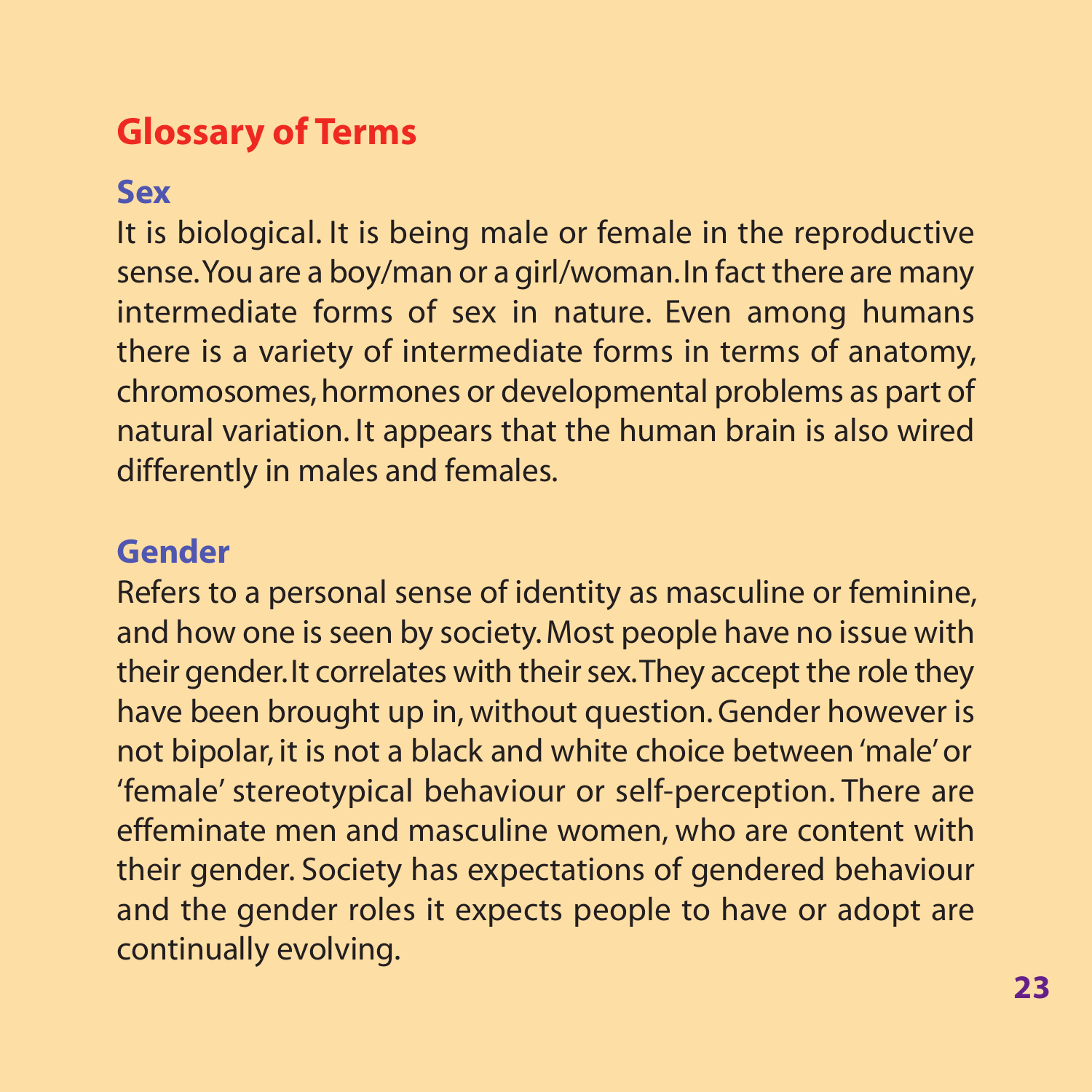#### **Transgender people or trans people**

An 'umbrella' term which encompasses all those people whose gender identity or gender expression differs in some way from the gender assumptions their society made about them when they were born. Transsexual people are just one of the many different kinds of transgender people.

#### **Gender dysphoria**

Unhappiness or discomfort experienced by someone about their physical body not fully matching their gender identity (that is, their internal sense of where they exist in relation to being a boy/man or girl/woman).

#### **Transsexual people**

This term is used to describe someone who consistently self-identifies as the opposite gender from the gender they were labelled with at birth. Transsexual people often experience intense gender dysphoria.

Depending on the range of options and information available to them during their life, transsexual people may try to cope in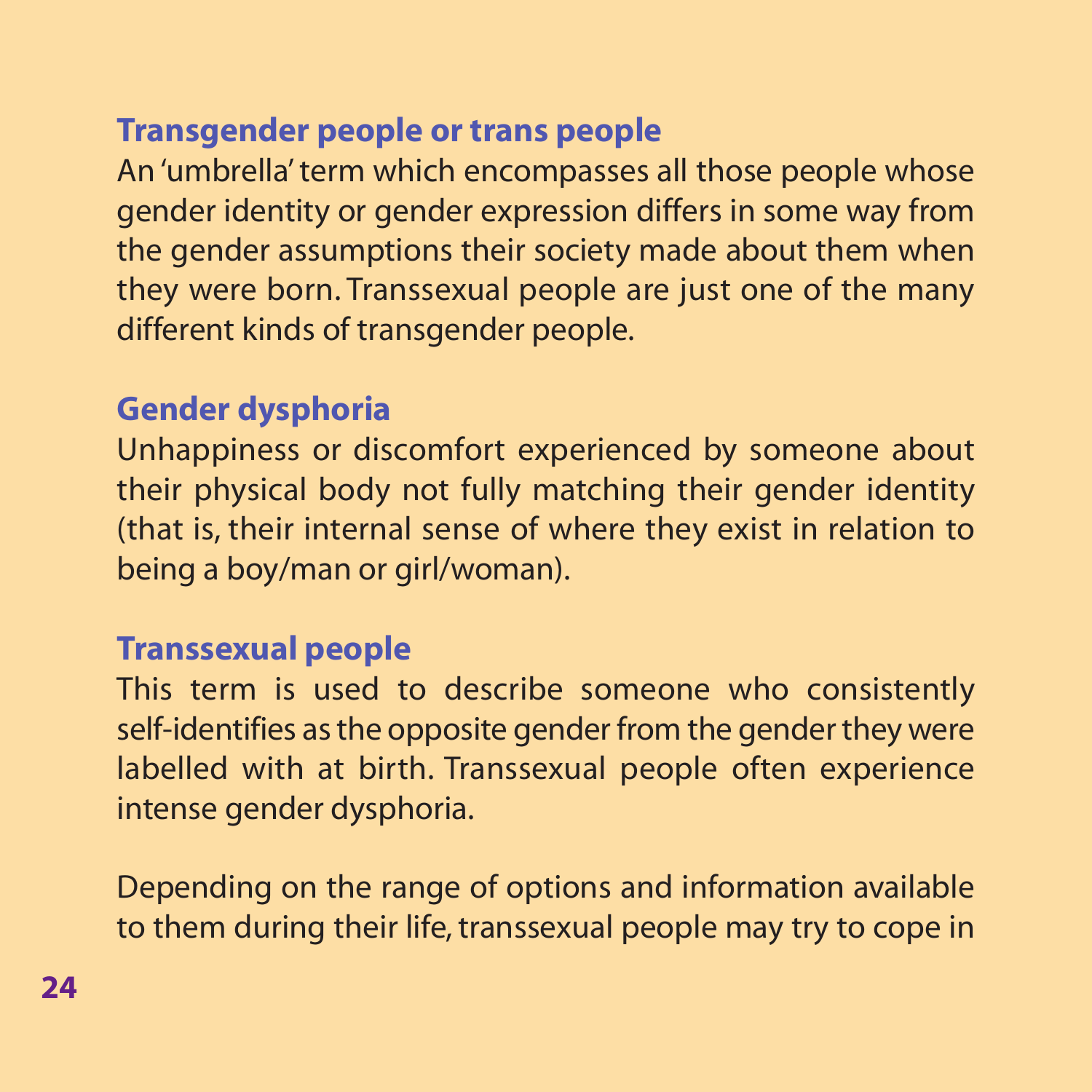a variety of ways. Many will manage (some while still children, most as young adults, and some much later in life) to find a way of transitioning to live fully in the gender that they self-identify as.Many transsexual people take hormones and some also have surgery to make their physical bodies match their gender identity better.

#### **Female to male (FTM) transsexual man (trans man)**

Someone who was labelled female at birth but has a male gender identity, and therefore transitions to live completely and permanently as a man.

#### **Male to female (MTF) transsexual woman (trans woman)**

Someone who was labelled male at birth but has a female gender identity, and therefore transitions to live completely and permanently as a woman.

#### **Transvestite people/cross-dressing people**

These are terms used to describe people who dress in clothes associated with the opposite gender, as defined by socially accepted norms, but who are generally happy with their birth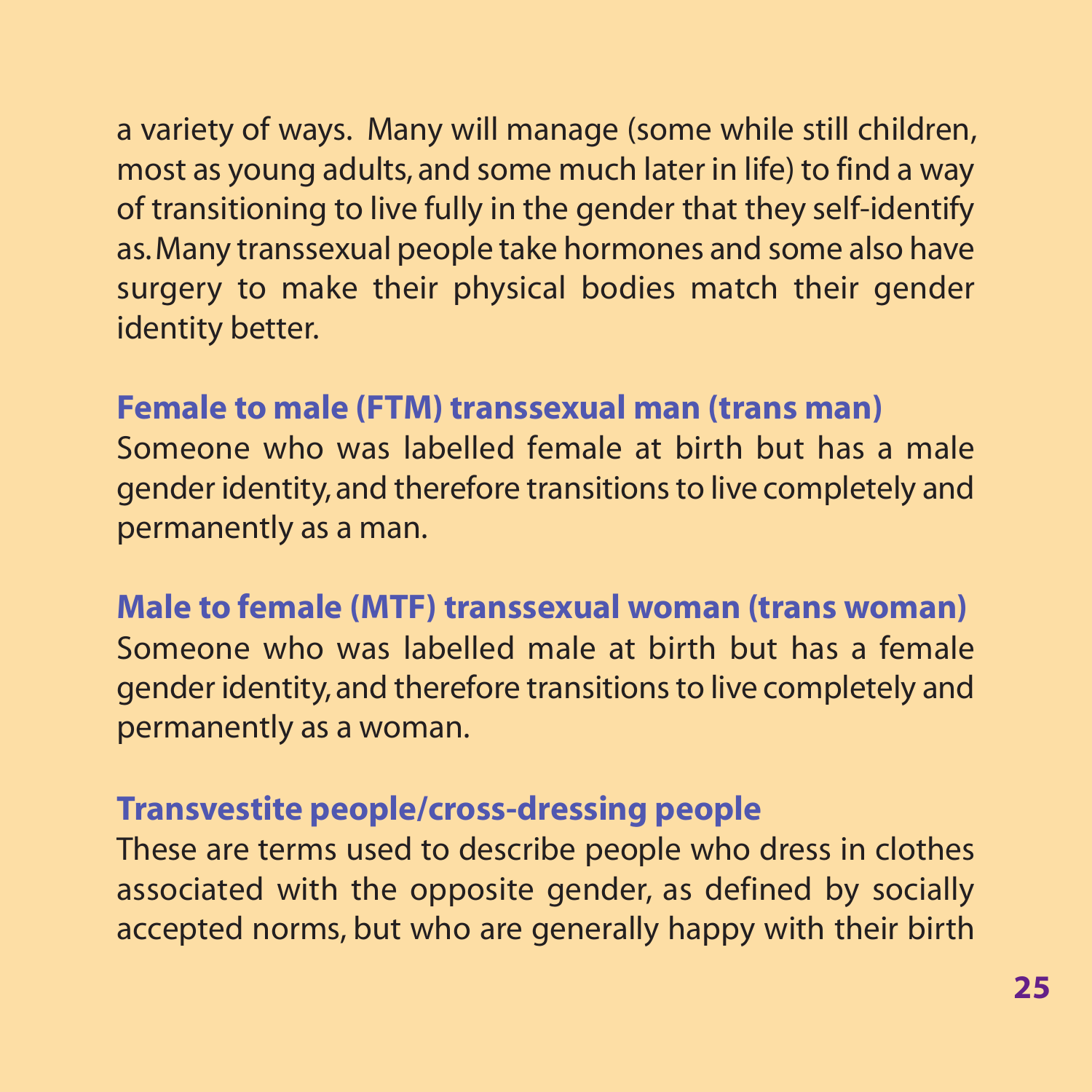gender, and do not want permanently to alter the physical characteristics of their body.

They may dress as the opposite gender for emotional satisfaction, erotic pleasure, or just because they feel more comfortable doing so. Cross-dressing can provide a pleasant way for them to explore feelings and behaviours associated with the opposite gender.

Although they enjoy the actual periods when they cross-dress, some people can initially find it difficult to come to terms with their desire to cross-dress and may spend a period of time struggling alone with feelings of shame or fear. In due course, most are able to move beyond these negative feelings, and simply enjoy cross-dressing with others at supportive social evenings and occasional weekend events.

Occasionally, a person might spend a period of time thinking they are a transvestite person before realising that actually they feel more like a transsexual person, or vice versa.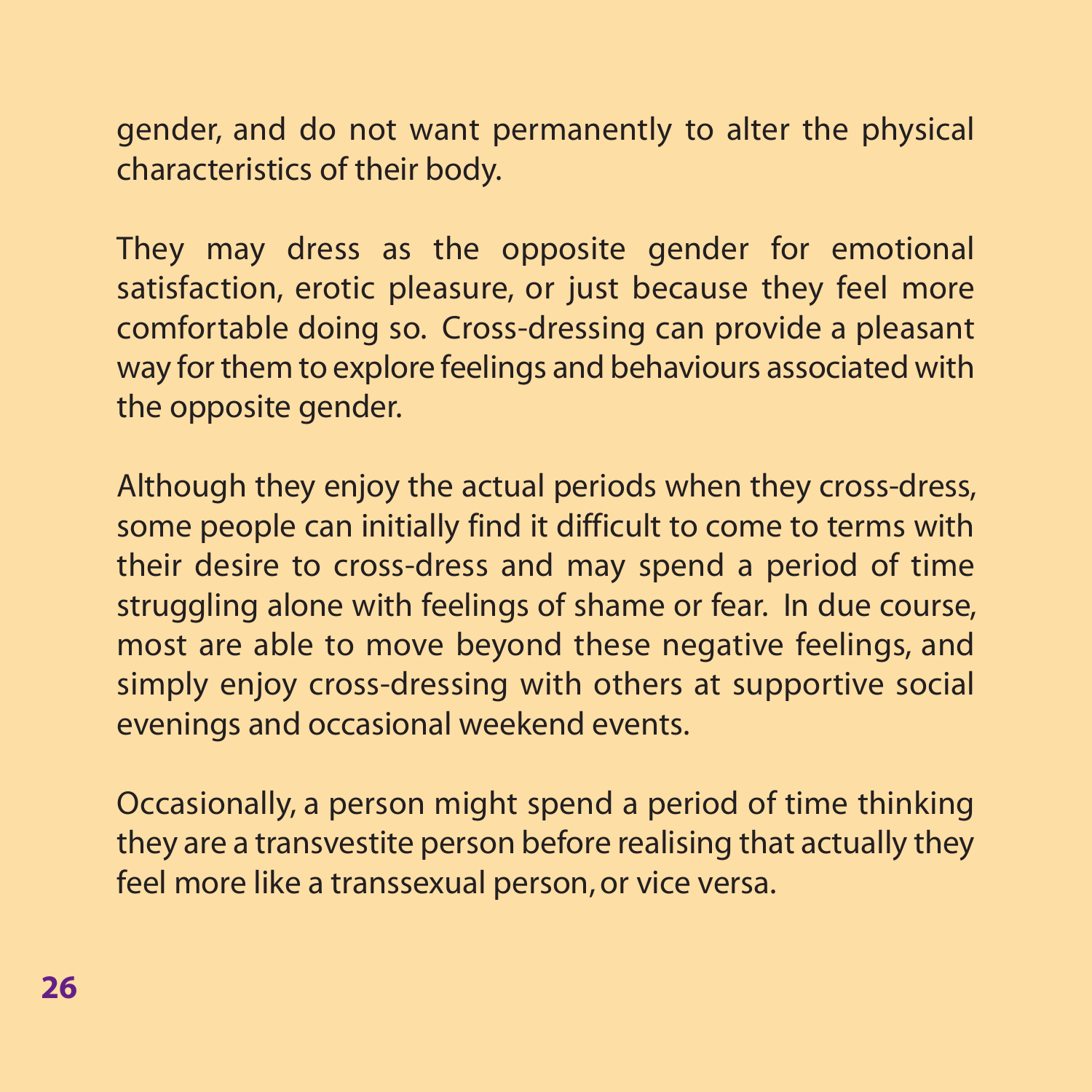#### **Androgyne people/Gender queer people/Polygender people**

Some people find they do not feel comfortable thinking of themselves as simply either men or women. Instead they feel that their gender identity is more complicated to describe. Some may identify their gender as being some form of combination between a man and a woman, or as being neither.

#### **Intersex people**

Sometimes a person's external genitals, internal reproductive system or chromosomes are in-between what is considered clearly male or female. People born with these kinds of physical variation are often referred to as intersex people, and there are many different intersex conditions.

#### **Thank you**

With special thanks to Brenda Colvin for all her hard work on this booklet.

Thanks also to James Morton and Nick Laird for their contributions to this booklet, and to everyone else who has supported its production. **<sup>27</sup>**